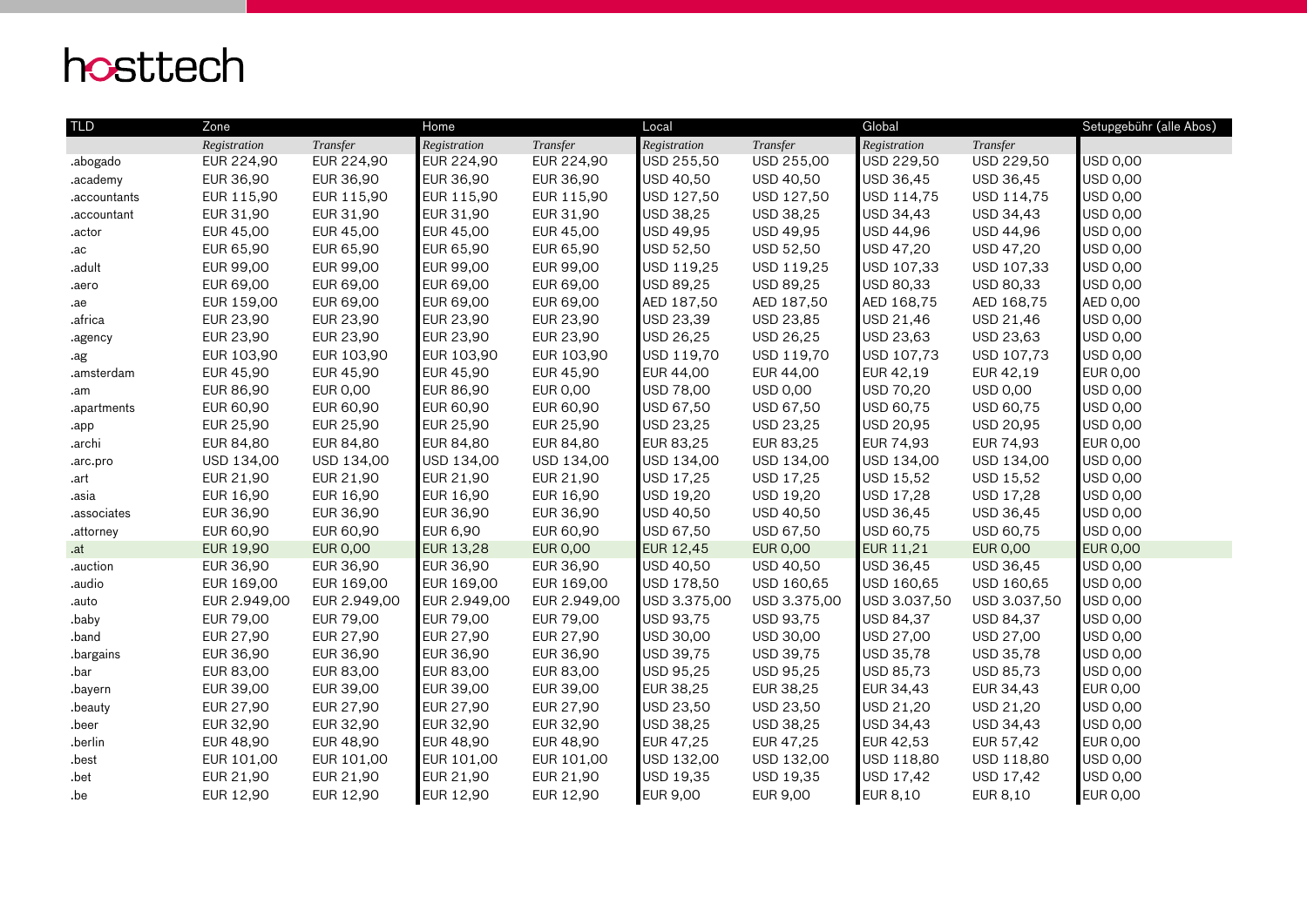| <b>TLD</b> | Zone         |              | Home             |              | Local            |                  | Global           |                  | Setupgebühr (alle Abos) |
|------------|--------------|--------------|------------------|--------------|------------------|------------------|------------------|------------------|-------------------------|
|            | Registration | Transfer     | Registration     | Transfer     | Registration     | Transfer         | Registration     | Transfer         |                         |
| .bible     | EUR 159,00   | EUR 159,00   | EUR 159,00       | EUR 159,00   | USD 178,50       | USD 178,50       | USD 160,65       | USD 160,65       | USD 0,00                |
| .bid       | EUR 32,90    | EUR 32,90    | <b>EUR 32,90</b> | EUR 32,90    | USD 38,25        | <b>USD 38,25</b> | USD 34,43        | USD 34,43        | USD 0,00                |
| .bike      | EUR 36,90    | EUR 36,90    | EUR 36,90        | EUR 36,90    | USD 40,50        | USD 40,50        | USD 36,45        | USD 36,45        | USD 0,00                |
| .bingo     | EUR 60,90    | EUR 60,90    | <b>EUR 60,90</b> | EUR 60,90    | USD 67,50        | USD 67,50        | USD 60,75        | USD 60,75        | USD 0,00                |
| .bio       | EUR 69,00    | EUR 69,00    | EUR 69,00        | EUR 69,00    | EUR 68,25        | EUR 68,25        | USD 61,43        | USD 61,43        | USD 0,00                |
| .biz       | EUR 13,50    | EUR 13,50    | <b>EUR 14,76</b> | EUR 14,76    | <b>USD 13,85</b> | USD 13,85        | <b>USD 12,46</b> | <b>USD 12,46</b> | <b>USD 0,00</b>         |
| .black     | EUR 49,00    | EUR 49,00    | EUR 49,00        | EUR 49,00    | USD 56,85        | <b>USD 56,85</b> | USD 51,16        | USD 51,16        | <b>USD 0,00</b>         |
| .blog      | EUR 32,90    | EUR 32,90    | <b>EUR 32,90</b> | EUR 32,90    | USD 38,25        | USD 38,25        | USD 34,43        | USD 34,43        | USD 0,00                |
| .blue      | EUR 25,90    | EUR 15,00    | USD 18,90        | USD 18,90    | USD 16,90        | USD 16,90        | <b>USD 0,00</b>  |                  |                         |
| .boats     | EUR 44,90    | EUR 44,90    | <b>EUR 44,90</b> | EUR 44,90    | USD 46,87        | USD 46,87        | USD 42.18        | USD 42,18        | <b>USD 0,00</b>         |
| .bond      | EUR 899,50   | EUR 899,50   | EUR 899,50       | EUR 899,50   | USD 899,90       | USD 899,90       | USD 879,90       | USD 879,90       | USD 0,00                |
| .boutique  | EUR 36,90    | EUR 36,90    | <b>EUR 36,90</b> | EUR 36,90    | USD 40,50        | USD 40,50        | USD 36,45        | USD 36,45        | USD 0,00                |
| .broker    | EUR 32,90    | EUR 32,90    | EUR 32,90        | EUR 32,90    | USD 38,25        | USD 38,25        | USD 34,43        | USD 34,43        | USD 0,00                |
| .brussels  | EUR 41,90    | EUR 41,90    | EUR 41,90        | EUR 41,90    | EUR 38,25        | EUR 38,25        | EUR 34,43        | EUR 34,43        | <b>EUR 0,00</b>         |
| .builders  | EUR 36,90    | EUR 36,90    | EUR 36,90        | EUR 36,90    | USD 40,50        | USD 40,50        | USD 36,45        | USD 36,45        | USD 0,00                |
| build.     | EUR 83,00    | EUR 83,00    | <b>EUR 83,00</b> | EUR 83,00    | USD 95,25        | USD 95,25        | USD 85,73        | USD 115,74       | USD 0,00                |
| .business  | EUR 23,90    | EUR 23,90    | EUR 23,90        | EUR 23,90    | USD 24,75        | USD 24,75        | USD 22,28        | USD 22,28        | USD 0,00                |
| .buzz      | EUR 48,90    | EUR 48,90    | <b>EUR 48,90</b> | EUR 48,90    | USD 47,25        | USD 47,25        | USD 42,53        | USD 57,42        | USD 0,00                |
| .bz        | EUR 26,90    | EUR 26,90    | <b>EUR 26,90</b> | EUR 26,90    | USD 28,20        | USD 28,20        | USD 25,38        | USD 25,38        | USD 0,00                |
| .cab       | EUR 36,90    | EUR 36,90    | <b>EUR 36,90</b> | EUR 36,90    | USD 38,25        | USD 40,50        | <b>USD 36,45</b> | USD 36,45        | USD 0,00                |
| .cafe      | EUR 36,90    | EUR 36,90    | EUR 36,90        | EUR 36,90    | USD 40,50        | USD 40,50        | USD 36,45        | USD 36,45        | USD 0,00                |
| .camera    | EUR 60,90    | EUR 60,90    | <b>EUR 60,90</b> | EUR 60,90    | USD 67,50        | USD 67,50        | USD 60,75        | USD 60,75        | USD 0,00                |
| .camp      | EUR 60,90    | EUR 60,90    | EUR 60,90        | EUR 60,90    | USD 63,00        | USD 63,00        | USD 60,75        | USD 60,75        | USD 0,00                |
| .cam       | EUR 32,90    | EUR 32,90    | <b>EUR 32,90</b> | EUR 32,90    | USD 39,75        | USD 39,75        | USD 35,77        | USD 35,77        | USD 0,00                |
| .capetown  | EUR 32,00    | EUR 32,00    | EUR 32,00        | EUR 32,00    | ZAR 370,50       | ZAR 370,50       | ZAR 333,45       | ZAR 333,45       | ZAR 0,00                |
| .capital   | EUR 60,90    | EUR 60,90    | EUR 60,90        | EUR 60,90    | USD 67,50        | USD 67,50        | USD 60,75        | USD 60,75        | USD 0,00                |
| .cards     | EUR 36,90    | EUR 32,90    | EUR 36,90        | EUR 36,90    | USD 40,50        | USD 40,50        | <b>USD 36,45</b> | USD 36,45        | USD 0,00                |
| .careers   | EUR 60,90    | EUR 60,90    | <b>EUR 60,90</b> | EUR 60,90    | USD 67,50        | USD 67,50        | USD 60,75        | USD 60,75        | USD 0,00                |
| .career    | EUR 119,90   | EUR 119,90   | EUR 119,90       | EUR 119,90   | USD 139,65       | USD 139,65       | USD 125,69       | USD 125,69       | USD 0,00                |
| .care      | EUR 36,90    | EUR 36,90    | EUR 36,90        | EUR 36,90    | USD 40,50        | USD 40,50        | <b>USD 36,45</b> | USD 36,45        | USD 0,00                |
| .cars      | EUR 2.949,00 | EUR 2.949,00 | EUR 2.949,00     | EUR 2.949,00 | USD 3.375,00     | USD 3.375,00     | USD 3.037,50     | USD 3.037,50     | USD 0,00                |
| .car       | EUR 2.949,00 | EUR 2.949,00 | EUR 2.949,00     | EUR 2.949,00 | USD 3.375,00     | USD 3.375,00     | USD 3.037,50     | USD 3.037,50     | USD 0,00                |
| .casa      | EUR 31,90    | EUR 31,90    | EUR 31,90        | EUR 31,90    | <b>USD 8,85</b>  | <b>USD 8,85</b>  | USD 10,15        | USD 10,15        | USD 0,00                |
| .cash      | EUR 36,90    | EUR 36,90    | EUR 36,90        | EUR 36,90    | USD 40,50        | USD 40,50        | USD 36,45        | USD 36,45        | USD 0,00                |
| .casino    | EUR 165,00   | EUR 165,00   | EUR 165,00       | EUR 165,00   | USD 177,00       | USD 177,00       | USD 159,30       | USD 159,30       | USD 0,00                |
| .catering  | EUR 36,90    | EUR 36,90    | <b>EUR 36,90</b> | EUR 36,90    | USD 40,50        | USD 40,50        | USD 36,45        | USD 36,45        | USD 0,00                |
| .ca        | EUR 26,90    | EUR 26,90    | EUR 26,90        | EUR 26,90    | CAD 16,35        | CAD 16,35        | CAD 14,70        | CAD 14,70        | CAD 0,00                |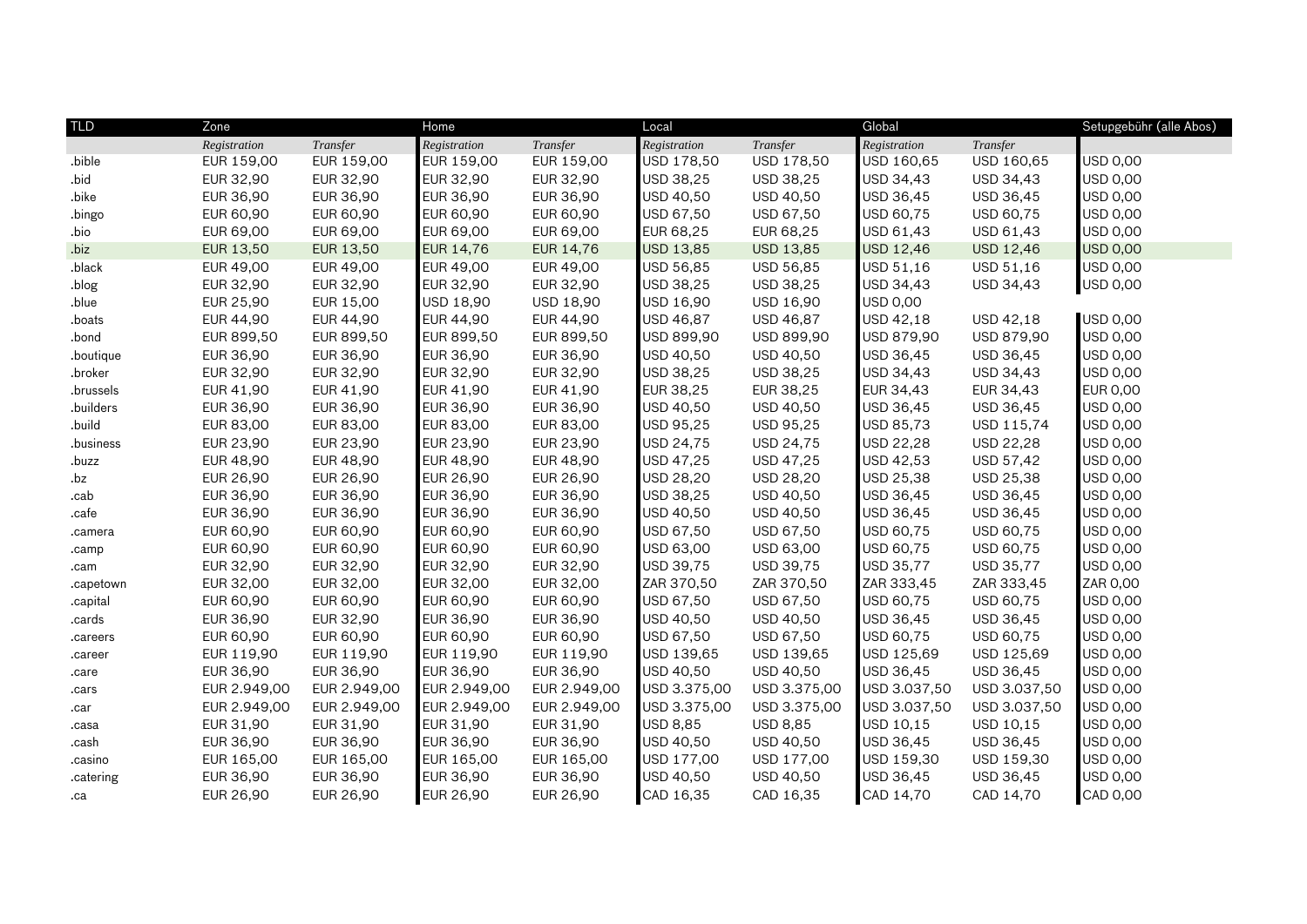| <b>TLD</b>  | Zone            |                 | Home             |                 | Local            |                  | Global           |                 | Setupgebühr (alle Abos) |
|-------------|-----------------|-----------------|------------------|-----------------|------------------|------------------|------------------|-----------------|-------------------------|
|             | Registration    | Transfer        | Registration     | Transfer        | Registration     | Transfer         | Registration     | Transfer        |                         |
| $_{\rm cc}$ | EUR 16,90       | EUR 16,90       | EUR 16,90        | EUR 16,90       | USD 17,70        | <b>USD 17,70</b> | USD 15,93        | USD 15,93       | USD 0,00                |
| .center     | EUR 23,90       | EUR 23,90       | EUR 23,90        | EUR 23,90       | USD 26,25        | USD 26,25        | USD 23,63        | USD 23,63       | USD 0,00                |
| .charity    | EUR 36,90       | EUR 36,90       | EUR 36,90        | EUR 36,90       | USD 40,50        | USD 40,50        | USD 36,45        | USD 36,45       | USD 0,00                |
| .chat       | EUR 36,90       | EUR 36,90       | EUR 326,90       | EUR 36,90       | USD 40,50        | USD 40,50        | USD 36,45        | USD 36,45       | USD 0,00                |
| .cheap      | EUR 36,90       | EUR 36,90       | EUR 36,90        | EUR 36,90       | USD 39,75        | USD 39,75        | USD 35,78        | USD 35,78       | USD 0,00                |
| .christmas  | EUR 49,00       | EUR 49,00       | EUR 49,00        | EUR 49,00       | USD 56,25        | USD 56,25        | USD 50,65        | USD 50,65       | USD 0,00                |
| .church     | EUR 36,90       | EUR 36,90       | EUR 36,90        | EUR 36,90       | USD 40,50        | USD 40,50        | USD 36,45        | USD 36,45       | USD 0,00                |
| .ch         | EUR 10,00       | <b>EUR 0,00</b> | <b>EUR 10,55</b> | <b>EUR 0,00</b> | CHF 9,90         | <b>CHF 0,00</b>  | CHF 8,90         | <b>CHF 0,00</b> | <b>CHF 0,00</b>         |
| .city       | EUR 23,90       | EUR 23,90       | EUR 23,90        | EUR 23,90       | USD 26,25        | USD 26,25        | USD 23,63        | USD 23,63       | <b>USD 0,00</b>         |
| .claims     | EUR 60,90       | EUR 60,90       | EUR 60,90        | EUR 60,90       | USD 66,00        | USD 66,00        | USD 59,40        | USD 59,40       | USD 0,00                |
| .cleaning   | EUR 60,90       | EUR 60,90       | EUR 60,90        | EUR 60,90       | USD 67,50        | USD 67,50        | USD 60,75        | USD 60,75       | USD 0,00                |
| .click      | EUR 11,90       | EUR 11,90       | EUR 11,90        | EUR 11,90       | USD 13,35        | USD 13,35        | USD 12,00        | USD 12,00       | USD 0,00                |
| .clinic     | EUR 60,90       | EUR 60,90       | EUR 60,90        | EUR 60,90       | USD 67,50        | USD 67,50        | USD 60,75        | USD 60,75       | USD 0,00                |
| .clothing   | EUR 36,90       | EUR 36,90       | EUR 36,90        | EUR 36,90       | USD 40,50        | USD 40,50        | USD 36,45        | USD 36,45       | USD 0,00                |
| .cloud      | EUR 27,90       | EUR 27,90       | EUR 27,90        | EUR 27,90       | USD 14,10        | USD 14,10        | USD 12,69        | USD 12,69       | USD 9,50                |
| .club       | EUR 21,90       | EUR 21,90       | EUR 21,90        | EUR 21,90       | USD 19,35        | USD 19,35        | USD 17,42        | USD 23,52       | USD 0,00                |
| .cl         | EUR 94,90       | EUR 94,90       | EUR 94,90        | EUR 94,90       | USD 58,50        | USD 58,50        | USD 52,65        | <b>USD 0,00</b> | USD 0,00                |
| .cm         | EUR 152,90      | EUR 152,90      | EUR 152,90       | EUR 152,90      | EUR 95,10        | EUR 95,10        | EUR 85,59        | EUR 85,59       | <b>EUR 0,00</b>         |
| .cn         | EUR 19,90       | EUR 19,90       | EUR 19,90        | EUR 19,90       | USD 17,25        | USD 17,25        | USD 15,53        | USD 15,53       | <b>USD 5,00</b>         |
| .coach      | EUR 60,90       | EUR 60,90       | EUR 60,90        | EUR 60,90       | USD 67,50        | USD 67,50        | USD 60,75        | USD 60,75       | USD 0,00                |
| .co.at      | EUR 19,90       | EUR 0,00        | EUR 19,90        | EUR 0,00        | EUR 14,85        | EUR 0,00         | EUR 13,37        | EUR 0,00        | <b>EUR 0,00</b>         |
| .co.com     | EUR 44,00       | EUR 44,00       | EUR 44,00        | EUR 44,00       | USD 37,50        | USD 37,50        | USD 33,75        | USD 33,75       | USD 0,00                |
| .codes      | EUR 60,90       | EUR 60,90       | EUR 60,90        | EUR 60,90       | USD 67,50        | USD 67,50        | USD 60,75        | USD 60,75       | <b>USD 0,00</b>         |
| .coffee     | EUR 36,90       | EUR 36,90       | EUR 36,90        | EUR 36,90       | USD 40,50        | USD 40,50        | USD 36,45        | USD 36,45       | USD 0,00                |
| .co.in      | <b>EUR 8,90</b> | <b>EUR 8,90</b> | <b>EUR 8,90</b>  | EUR 8,90        | INR 630,00       | INR 630,00       | INR 590,00       | INR 590,00      | <b>INR 0,00</b>         |
| .college    | EUR 74,90       | EUR 74,90       | EUR 74,90        | EUR 74,90       | USD 85,35        | USD 85,35        | USD 76,81        | USD 76,81       | USD 0,00                |
| .cologne    | EUR 14,90       | EUR 14,90       | EUR 14,90        | EUR 14,90       | <b>EUR 10,95</b> | EUR 10,95        | <b>EUR 9,86</b>  | EUR 9,86        | <b>EUR 0,00</b>         |
| .com.ar     | EUR 119,00      | EUR 0,00        | EUR 119,00       | EUR 0,00        | USD 88,50        | USD 0,00         | USD 79,65        | <b>USD 0,00</b> | USD 0,00                |
| .com.au     | EUR 29,00       | EUR 0,00        | EUR 29,00        | EUR 0,00        | <b>AUD 23,25</b> | AUD 0,00         | <b>AUD 20,95</b> | AUD 0,00        | <b>AUD 0,00</b>         |
| .com.br     | EUR 35,90       | EUR 0,00        | EUR 35,95        | EUR 0,00        | USD 28,60        | <b>USD 0,00</b>  | USD 26,40        | <b>USD 0,00</b> | USD 0,00                |
| .com.cn     | EUR 19,90       | EUR 19,90       | EUR 19,90        | EUR 19,90       | USD 17,25        | USD 17,25        | USD 15,53        | USD 15,53       | <b>USD 5,00</b>         |
| .com.es     | EUR 14,90       | EUR 14,90       | EUR 14,90        | EUR 14,90       | <b>EUR 6,90</b>  | EUR 9,30         | EUR 6,21         | EUR 0,00        | <b>EUR 0,00</b>         |
| .com.fr     | EUR 10,10       | EUR 10,10       | EUR 10,10        | EUR 10,10       | EUR 10,10        | EUR 10,10        | EUR 10,10        | EUR 10,10       | <b>EUR 0,00</b>         |
| .community  | EUR 36,90       | EUR 36,90       | EUR 36,90        | EUR 36,90       | USD 40,50        | USD 40,50        | USD 36,45        | USD 36,45       | USD 0,00                |
| .company    | EUR 23,90       | EUR 23,90       | EUR 23,90        | EUR 23,90       | USD 24,75        | USD 24,75        | USD 22,28        | USD 30,08       | USD 0,00                |
| .com.ph     | EUR 79,00       | EUR 79,00       | EUR 79,00        | EUR 79,00       | USD 75,00        | USD 75,00        | USD 67,50        | USD 67,50       | USD 0,00                |
| .com.pl     | EUR 24,90       | EUR 24,90       | EUR 24,90        | EUR 24,90       | PLN 60,00        | PLN 60,00        | PLN 54,00        | <b>PLN 0,00</b> | PLN -20,00              |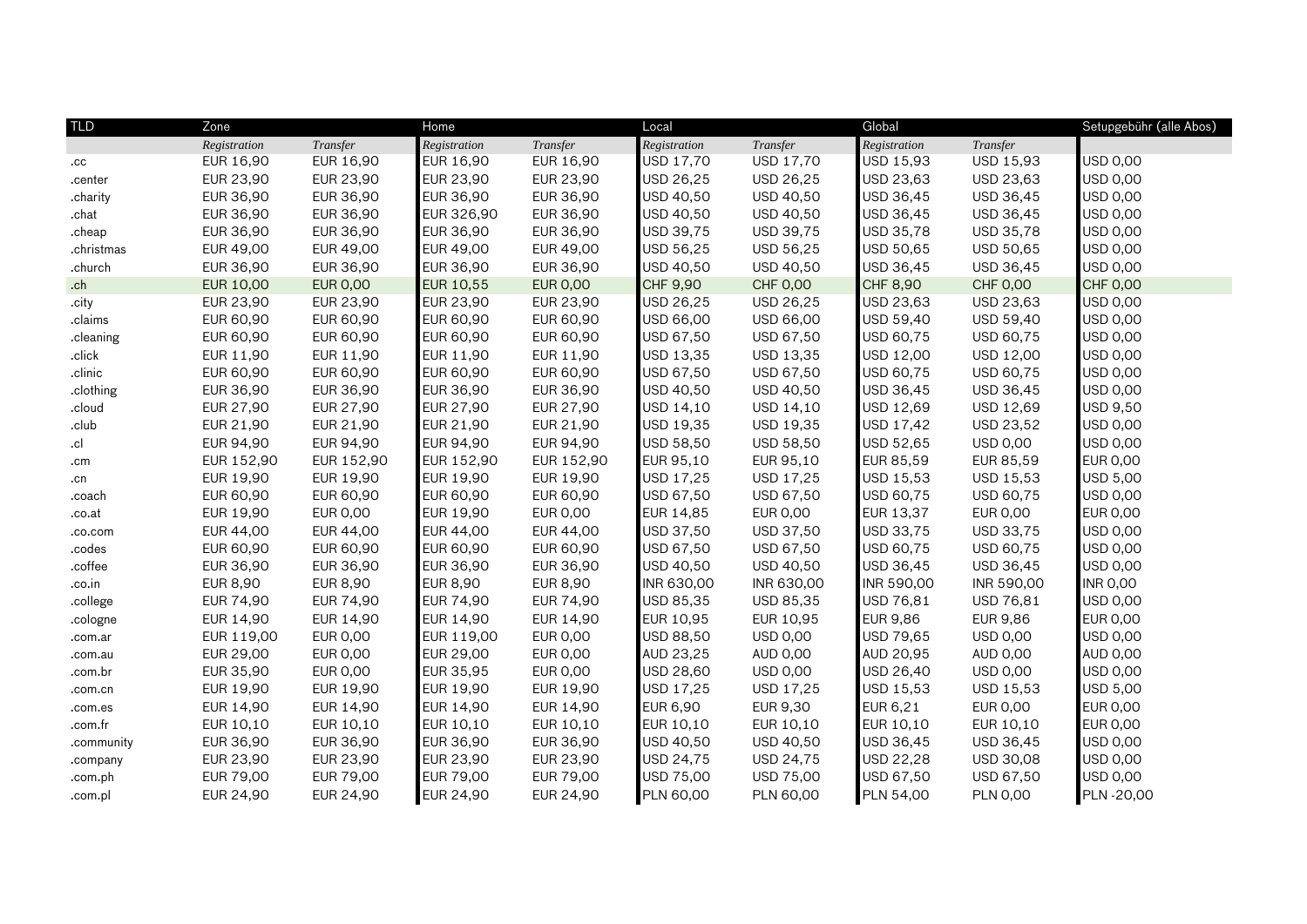| <b>TLD</b>    | Zone         |                 | Home             |            | Local        |                  | Global           |                  | Setupgebühr (alle Abos) |
|---------------|--------------|-----------------|------------------|------------|--------------|------------------|------------------|------------------|-------------------------|
|               | Registration | Transfer        | Registration     | Transfer   | Registration | Transfer         | Registration     | Transfer         |                         |
| .com.pt       | EUR 31,90    | EUR 0,00        | EUR 31,90        | EUR 0,00   | EUR 22,90    | EUR 0,00         | <b>EUR 19,10</b> | EUR 0,00         | <b>EUR 0,00</b>         |
| .computer     | EUR 36,90    | EUR 36,90       | EUR 36,90        | EUR 32,90  | USD 40,50    | USD 40,50        | USD 36,45        | USD 36,45        | USD 0,00                |
| .com.re       | EUR 10,10    | EUR 10,10       | EUR 10,10        | EUR 10,10  | EUR 10,10    | EUR 10,10        | <b>EUR 10,10</b> | EUR 10,10        | <b>EUR 0,00</b>         |
| .com.sg       | EUR 44,90    | EUR 44,90       | <b>EUR 44,90</b> | EUR 44,90  | USD 50,25    | USD 50,25        | USD 45,23        | USD 45,23        | <b>USD 0,00</b>         |
| .com.so       | EUR 79,00    | EUR 79,00       | CHF 79,00        | CHF 79,00  | USD 87,00    | USD 87,00        | USD 78,30        | USD 78,30        | USD 0,00                |
| .co.ms        | EUR 89,90    | EUR 89,90       | EUR 89,90        | EUR 89,90  | USD 77,70    | USD 117,60       | USD 69,93        | USD 105,84       | <b>USD 0,00</b>         |
| .com.tw       | EUR 33,90    | EUR 33,90       | <b>EUR 33,90</b> | EUR 33,90  | USD 34,42    | USD 34,42        | USD 30,98        | USD 30,98        | USD 0,00                |
| .com.vc       | EUR 40,90    | EUR 40,90       | EUR 40,90        | EUR 40,90  | USD 40,80    | USD 40,80        | USD 36,72        | USD 36,72        | <b>USD 0,00</b>         |
| .com          | EUR 13,50    | EUR 13,50       | EUR 13,45        | EUR 13,45  | USD 12,62    | USD 12,62        | USD 11,35        | <b>USD 11,35</b> | <b>USD 0,00</b>         |
| .condos       | EUR 60,90    | EUR 60,90       | EUR 60,90        | EUR 60,90  | USD 66,00    | USD 66,00        | USD 59,40        | USD 59,40        | <b>USD 0,00</b>         |
| .construction | EUR 36,90    | EUR 36,90       | EUR 36,90        | EUR 36,90  | USD 40,50    | USD 40,50        | USD 36,45        | USD 36,45        | USD 0,00                |
| .consulting   | EUR 36,90    | EUR 36,90       | EUR 36,90        | EUR 36,90  | USD 40,50    | USD 40,50        | USD 36,45        | USD 36,45        | USD 0,00                |
| .contact      | EUR 22,90    | EUR 22,90       | EUR 22,90        | EUR 22,90  | USD 17.80    | <b>USD 17,80</b> | USD 15,20        | USD 15,20        | <b>USD 0,00</b>         |
| .contractors  | EUR 36,90    | EUR 36,90       | EUR 36,90        | EUR 36,90  | USD 40,50    | USD 40,50        | USD 36,45        | USD 36,45        | USD 0,00                |
| .co.nz        | EUR 40,90    | EUR 40,90       | <b>EUR 40,90</b> | EUR 40,90  | NZD 31,50    | NZD 31,50        | NZD 28,35        | NZD 0,00         | <b>NZD 0,00</b>         |
| .cooking      | EUR 32,90    | EUR 32,90       | <b>EUR 32,90</b> | EUR 32,90  | USD 38,25    | USD 38,25        | USD 34,43        | USD 34,43        | USD 0,00                |
| .cool         | EUR 36,90    | EUR 36,90       | EUR 36,90        | EUR 36,90  | USD 40,50    | USD 40,50        | USD 36,45        | USD 36,45        | USD 0,00                |
| .co.uk        | EUR 9,50     | EUR 9,50        | <b>EUR 9,50</b>  | EUR 9,50   | GBP 7,50     | GBP 7,50         | GBP 5,40         | GBP 0,00         | GBP 0,00                |
| .country      | EUR 32,90    | EUR 32,90       | <b>EUR 32,90</b> | EUR 32,90  | USD 38,25    | USD 38,25        | USD 34,43        | USD 34,43        | USD 0,00                |
| .coupons      | EUR 60,90    | EUR 60,90       | <b>EUR 60,90</b> | EUR 60,90  | USD 66,00    | USD 66,00        | USD 59,40        | USD 59,40        | USD 0,00                |
| .courses      | EUR 42,90    | EUR 42,90       | <b>EUR 42,90</b> | EUR 42,90  | USD 46,87    | USD 46,87        | USD 42,19        | USD 42,19        | USD 0,00                |
| .co.za        | EUR 48,90    | EUR 0,00        | EUR 48,90        | EUR 0,00   | ZAR 96,00    | ZAR 0,00         | ZAR 86,40        | ZAR 0,00         | ZAR 0,00                |
| .co           | EUR 31,90    | EUR 31,90       | EUR 31,90        | EUR 31,90  | USD 37,20    | USD 37,20        | USD 33,48        | USD 33,48        | <b>USD 0,00</b>         |
| .creditcard   | EUR 159,90   | EUR 159,90      | EUR 159,90       | EUR 159,90 | USD 177,00   | USD 177,00       | USD 159,30       | USD 159,30       | USD 0,00                |
| .credit       | EUR 114,90   | EUR 114,90      | EUR 114,90       | EUR 114,90 | USD 127,50   | USD 127,50       | USD 114,75       | USD 114,75       | USD 0,00                |
| .cricket      | EUR 32,90    | EUR 32,90       | EUR 32,90        | EUR 32,90  | USD 38,25    | USD 38,25        | USD 34,43        | USD 34,43        | USD 0,00                |
| .cruises      | EUR 60,90    | EUR 60,90       | <b>EUR 60,90</b> | EUR 60,90  | USD 66,00    | USD 66,00        | USD 59,40        | USD 59,40        | USD 0,00                |
| cx            | EUR 29,00    | EUR 29,00       | <b>EUR 29,00</b> | EUR 29,00  | USD 26,25    | USD 26,25        | USD 23,65        | USD 23,65        | USD 25,00               |
| .cymru        | EUR 21,90    | EUR 21,90       | <b>EUR 21,90</b> | EUR 21,90  | GBP 14,25    | GBP 14,25        | GBP 12,82        | GBP 12,82        | GBP 0,00                |
| .cz           | EUR 34,90    | EUR 34,90       | EUR 34,90        | EUR 34,90  | CZK 300,00   | CZK 300,00       | CZK 270,00       | CZK 0,00         | CZK 0,00                |
| .dance        | EUR 27,90    | EUR 27,90       | <b>EUR 27,90</b> | EUR 27,90  | USD 30,00    | USD 30,00        | USD 27,00        | USD 27,00        | USD 0,00                |
| .date         | EUR 32,90    | EUR 32,90       | <b>EUR 32,90</b> | EUR 32,90  | USD 38,25    | USD 38,25        | USD 34,43        | USD 34,43        | USD 0,00                |
| dating        | EUR 60,90    | EUR 60,90       | EUR 60,90        | EUR 60,90  | USD 67,50    | USD 67,50        | USD 60,75        | USD 60,75        | USD 0,00                |
| .dds.pro      | USD 134,00   | USD 134,00      | USD 134,00       | USD 134,00 | USD 134,00   | USD 134,00       | USD 134,00       | USD 134,00       | USD 0,00                |
| .deals        | EUR 36,90    | EUR 36,90       | <b>EUR 36,90</b> | EUR 36,90  | USD 40,50    | USD 40,50        | USD 36,45        | USD 36,45        | USD 0,00                |
| .de.com       | EUR 29,90    | <b>EUR 0,00</b> | <b>EUR 29,90</b> | EUR 0,00   | CHF 29,90    | CHF 0,00         | USD 23,63        | <b>USD 0,00</b>  | USD 0,00                |
| .degree       | EUR 54,90    | EUR 54,90       | EUR 54,90        | EUR 54,90  | USD 60,00    | USD 60,00        | <b>USD 54,00</b> | USD 54,00        | USD 0,00                |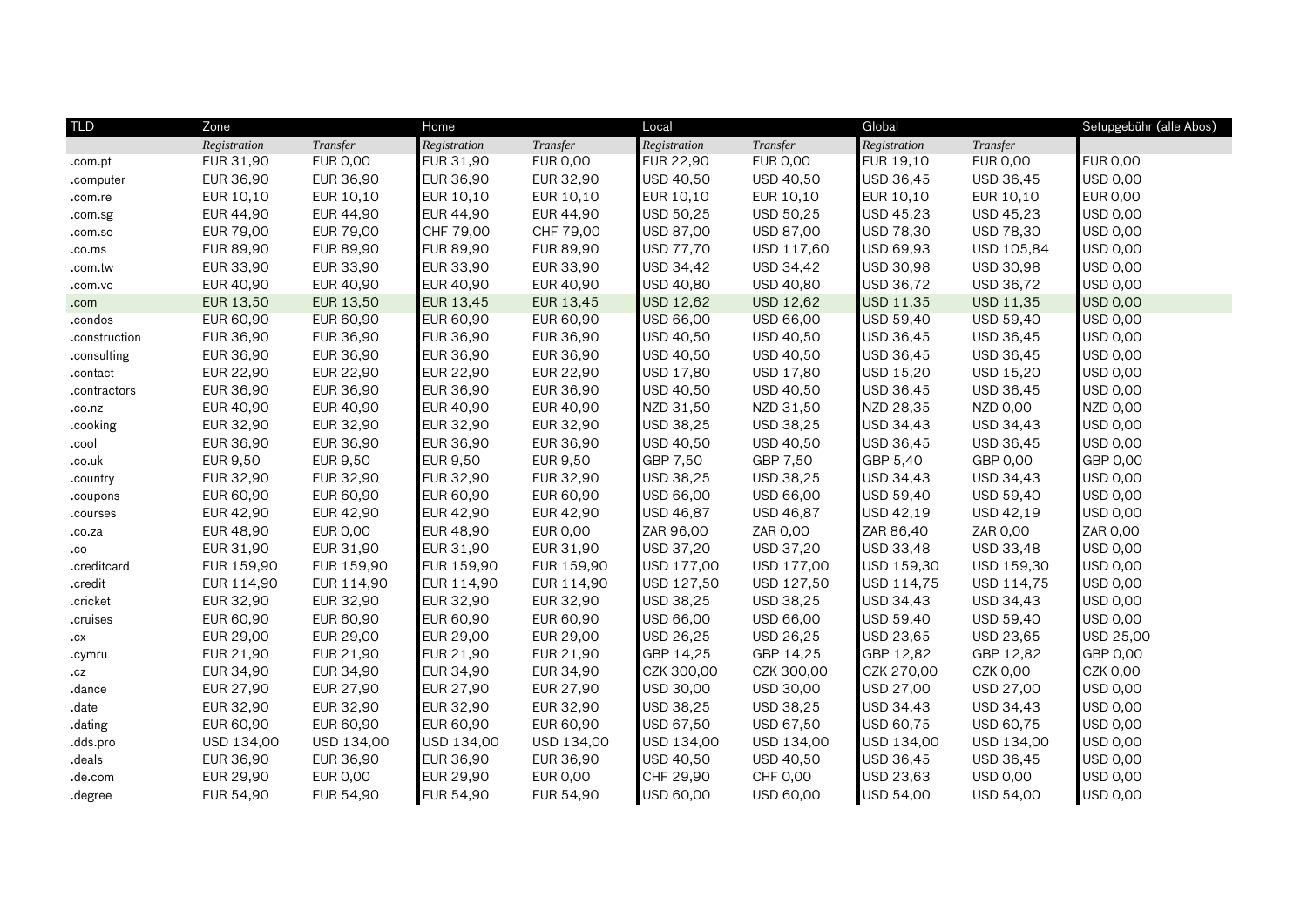| <b>TLD</b>    | Zone            |                 | Home             |                 | Local           |                 | Global           |                 | Setupgebühr (alle Abos) |
|---------------|-----------------|-----------------|------------------|-----------------|-----------------|-----------------|------------------|-----------------|-------------------------|
|               | Registration    | Transfer        | Registration     | Transfer        | Registration    | Transfer        | Registration     | Transfer        |                         |
| .delivery     | EUR 60,90       | EUR 60,90       | EUR 60,90        | EUR 60,90       | USD 67,50       | USD 67,50       | USD 60,75        | USD 60,75       | <b>USD 0,00</b>         |
| .democrat     | EUR 36,90       | EUR 36,90       | EUR 36,90        | EUR 36,90       | USD 40,50       | USD 40,50       | USD 36,45        | USD 36,45       | <b>USD 0,00</b>         |
| .den.pro      | USD 134,00      | USD 134,00      | USD 134,00       | USD 134,00      | USD 134,00      | USD 134,00      | USD 134,00       | USD 134,00      | <b>USD 0,00</b>         |
| .dental       | EUR 60,90       | EUR 60,90       | <b>EUR 60,90</b> | EUR 60,90       | USD 67,50       | USD 67,50       | USD 60,75        | USD 60,75       | <b>USD 0,00</b>         |
| .dentist      | EUR 60,90       | EUR 60,90       | EUR 60,90        | EUR 60,90       | USD 67,50       | USD 67,50       | USD 60,75        | USD 60,75       | USD 0,00                |
| .design       | EUR 56,50       | EUR 56,50       | EUR 56,50        | EUR 56,50       | USD 63,00       | USD 63,00       | USD 56,70        | USD 56,70       | <b>USD 0,00</b>         |
| .dev          | EUR 27,90       | EUR 27,90       | <b>EUR 27,90</b> | EUR 27,90       | USD 20,25       | USD 20,25       | USD 18,25        | USD 18,25       | <b>USD 0,00</b>         |
| .de           | <b>EUR 8,99</b> | <b>EUR 8,99</b> | <b>EUR 4,48</b>  | <b>EUR 4,48</b> | <b>EUR 4,20</b> | EUR 4,20        | <b>EUR 3,78</b>  | EUR 4,05        | <b>EUR 1,00</b>         |
| diamonds      | EUR 60,90       | EUR 60,90       | <b>EUR 60,90</b> | EUR 60,90       | USD 67,50       | USD 67,50       | USD 60,75        | USD 60,75       | <b>USD 0,00</b>         |
| .diet         | EUR 152,00      | EUR 152,00      | EUR 152,00       | EUR 152,00      | USD 178,50      | USD 178,50      | USD 160,65       | USD 160,65      | USD 0,00                |
| digital.      | EUR 36,90       | EUR 36,90       | <b>EUR 36,90</b> | EUR 36,90       | USD 40,50       | USD 40,50       | USD 36,45        | USD 36,45       | USD 0,00                |
| directory.    | EUR 23,90       | EUR 23,90       | EUR 23,90        | EUR 23,90       | USD 26,25       | USD 26,25       | USD 23,63        | USD 23,63       | <b>USD 0,00</b>         |
| .direct       | EUR 36,90       | EUR 36,90       | <b>EUR 36,90</b> | EUR 36,90       | USD 40,50       | USD 40,50       | USD 36,45        | USD 36,45       | <b>USD 0,00</b>         |
| .discount     | EUR 36,90       | EUR 36,90       | EUR 36,90        | EUR 36,90       | USD 40,50       | USD 40,50       | USD 36,45        | USD 36,45       | <b>USD 0,00</b>         |
| $d\mathsf{k}$ | EUR 11,90       | EUR 11,90       | <b>EUR 11,90</b> | EUR 11,90       | DKK 67,50       | DKK 67,50       | <b>DKK 60,75</b> | <b>DKK 0,00</b> | <b>DKK 0,00</b>         |
| .dnt.pro      | USD 134,00      | USD 134,00      | USD 134,00       | USD 134,00      | USD 134,00      | USD 134,00      | USD 134,00       | USD 134,00      | USD 0,00                |
| .doctor       | EUR 115,00      | EUR 115,00      | EUR 115,00       | EUR 115,00      | USD 127,50      | USD 127,50      | USD 114,75       | USD 114,75      | USD 0,00                |
| .dog          | EUR 60,90       | EUR 60,90       | EUR 60,90        | EUR 60,90       | USD 67,50       | USD 67,50       | USD 60,75        | USD 60,75       | <b>USD 0,00</b>         |
| .domains      | EUR 36,90       | EUR 36,90       | <b>EUR 36,90</b> | EUR 36,90       | USD 40,50       | USD 40,50       | USD 36,45        | USD 36,45       | <b>USD 0,00</b>         |
| .download     | EUR 32,90       | EUR 32,90       | <b>EUR 32,90</b> | EUR 32,90       | USD 38,25       | USD 38,25       | USD 34,43        | USD 34,43       | <b>USD 0,00</b>         |
| .durban       | EUR 32,00       | EUR 32,00       | EUR 32,00        | EUR 32,00       | ZAR 370,50      | ZAR 370,50      | ZAR 333,45       | ZAR 333,45      | ZAR 0,00                |
| .earth        | EUR 31,90       | EUR 31,90       | EUR 31,90        | EUR 31,90       | USD 29,25       | USD 29,25       | USD 26,33        | USD 26,33       | USD 0,00                |
| eco.          | EUR 75,90       | EUR 75,90       | <b>EUR 75,90</b> | EUR 75,90       | USD 86,25       | USD 86,25       | USD 77,62        | USD 77,62       | <b>USD 0,00</b>         |
| .education    | EUR 23,90       | EUR 23,90       | <b>EUR 23,90</b> | EUR 23,90       | USD 26,25       | USD 26,25       | USD 23,63        | USD 23,63       | <b>USD 0,00</b>         |
| .email        | EUR 23,90       | EUR 23,90       | EUR 23,90        | EUR 23,90       | USD 26,25       | USD 26,25       | USD 23,63        | USD 23,63       | <b>USD 0,00</b>         |
| .energy       | EUR 115,00      | EUR 115,00      | EUR 115,00       | EUR 115,00      | USD 127,50      | USD 127,50      | USD 114,75       | USD 114,75      | USD 0,00                |
| engineering   | EUR 60,90       | EUR 60,90       | <b>EUR 60,90</b> | EUR 60,90       | USD 67,50       | USD 67,50       | USD 60,75        | USD 60,75       | <b>USD 0,00</b>         |
| .engineer     | EUR 36,90       | EUR 36,90       | <b>EUR 36,90</b> | EUR 36,90       | USD 40,50       | USD 40,50       | USD 36,45        | USD 36,45       | <b>USD 0,00</b>         |
| enterprises   | EUR 36,90       | EUR 36,90       | EUR 36,90        | EUR 36,90       | USD 40,50       | USD 40,50       | USD 36,45        | USD 36,45       | <b>USD 0,00</b>         |
| equipment.    | EUR 23,90       | EUR 23,90       | EUR 23,90        | EUR 23,90       | USD 26,25       | USD 26,25       | USD 23,63        | USD 23,63       | <b>USD 0,00</b>         |
| estate        | EUR 36,90       | EUR 36,90       | <b>EUR 36,90</b> | EUR 36,90       | USD 40,50       | USD 40,50       | USD 36,45        | USD 36,45       | <b>USD 0,00</b>         |
| .es           | EUR 16,90       | EUR 16,90       | <b>EUR 16,90</b> | EUR 16,90       | EUR 9,30        | EUR 9,30        | <b>EUR 8,37</b>  | EUR 0,00        | <b>EUR 0,00</b>         |
| .eu.com       | EUR 29,90       | EUR 0,00        | <b>EUR 29,90</b> | EUR 0,00        | CHF 29,90       | CHF 0,00        | USD 23,63        | <b>USD 0,00</b> | USD 0,00                |
| .eu           | EUR 13,90       | EUR 13,90       | <b>EUR 7,84</b>  | <b>EUR 7,84</b> | <b>EUR 7,35</b> | <b>EUR 7,35</b> | <b>EUR 6,62</b>  | EUR 6,62        | <b>EUR 0,00</b>         |
| events        | EUR 36,90       | EUR 36,90       | <b>EUR 36,90</b> | EUR 36,90       | USD 40,50       | USD 40,50       | USD 36,45        | USD 36,45       | <b>USD 0,00</b>         |
| .exchange     | EUR 36,90       | EUR 36,90       | <b>EUR 36,90</b> | EUR 36,90       | USD 40,50       | USD 40,50       | USD 36,45        | USD 36,45       | USD 0,00                |
| .expert       | EUR 60,90       | EUR 60,90       | <b>EUR 60,90</b> | EUR 60,90       | USD 67,50       | USD 67,50       | USD 60,75        | USD 60,75       | USD 0,00                |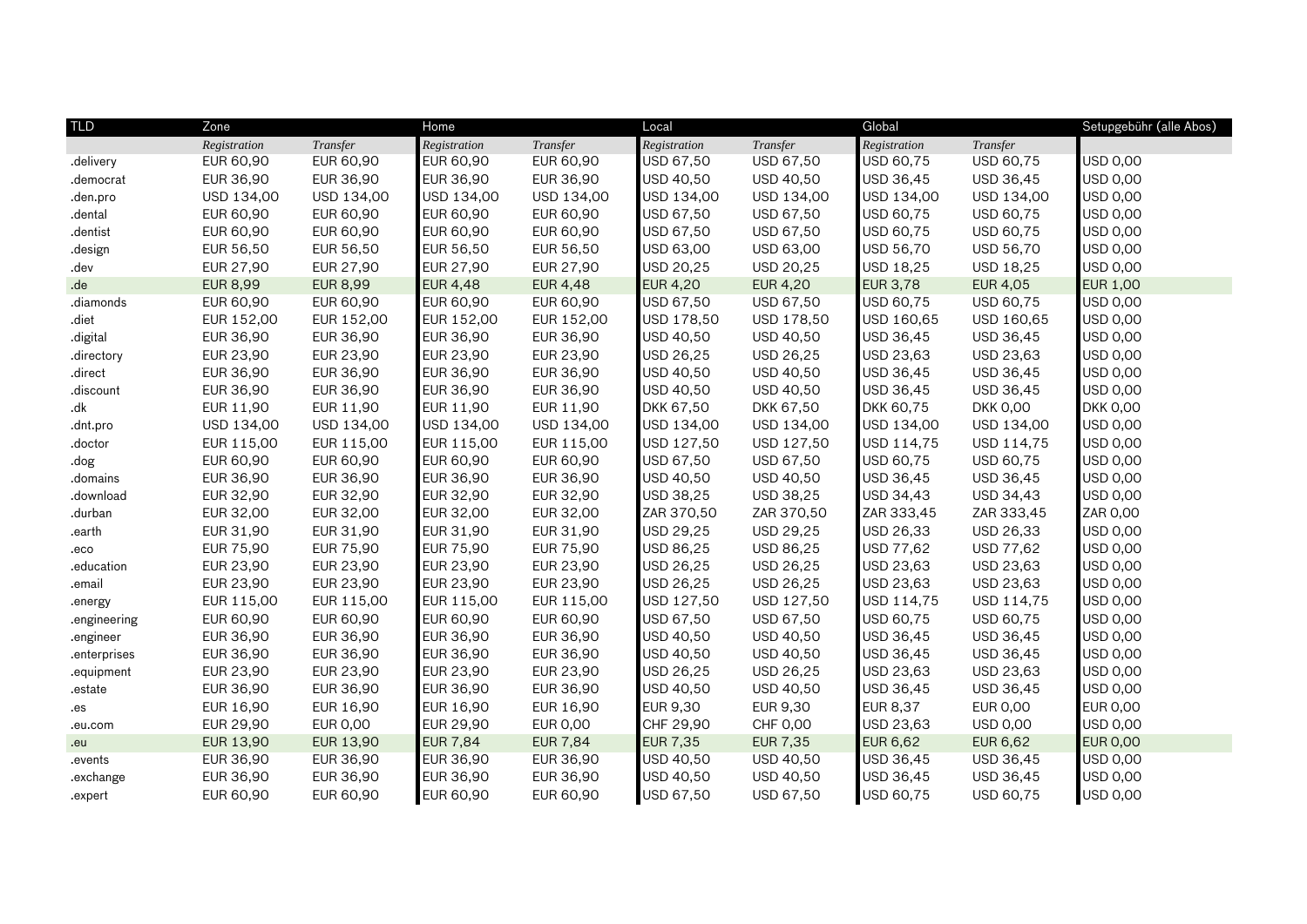| <b>TLD</b> | Zone         |              | Home              |              | Local        |                  | Global          |                  | Setupgebühr (alle Abos) |
|------------|--------------|--------------|-------------------|--------------|--------------|------------------|-----------------|------------------|-------------------------|
|            | Registration | Transfer     | Registration      | Transfer     | Registration | Transfer         | Registration    | Transfer         |                         |
| .exposed   | EUR 23,90    | EUR 23,90    | EUR 23,90         | EUR 23,90    | USD 26,25    | USD 26,25        | USD 23,63       | USD 23,63        | USD 0,00                |
| .express   | EUR 36,90    | EUR 36,90    | EUR 36,90         | EUR 36,90    | USD 40,50    | <b>USD 40,50</b> | USD 36,45       | USD 36,45        | USD 0,00                |
| .fail      | EUR 36,90    | EUR 36,90    | EUR 36,90         | EUR 36,90    | USD 40,50    | USD 40,50        | USD 36,45       | USD 36,45        | USD 0,00                |
| .faith     | EUR 32,90    | EUR 32,90    | <b>EUR 32,90</b>  | EUR 32,90    | USD 38,25    | USD 38,25        | USD 34,43       | USD 34,43        | USD 0,00                |
| .family    | EUR 27,90    | EUR 27,90    | <b>EUR 27,90</b>  | EUR 27,90    | USD 30,00    | USD 30,00        | USD 27,00       | USD 27,00        | USD 0,00                |
| .fans      | EUR 79,00    | EUR 79,00    | <b>EUR 74,90</b>  | EUR 74,90    | USD 93,75    | USD 93,75        | USD 84,38       | <b>USD 84,38</b> | USD 0,00                |
| .fan       | EUR 45,00    | EUR 45,00    | <b>EUR 45,00</b>  | EUR 45,00    | USD 49,95    | USD 49,95        | USD 44,96       | USD 44,96        | USD 0,00                |
| .farm      | EUR 36,90    | EUR 36,90    | <b>EUR 36,90</b>  | EUR 36,90    | USD 40,50    | USD 40,50        | USD 36,45       | USD 36,45        | USD 0,00                |
| .fashion   | EUR 32,90    | EUR 32,90    | EUR 32,90         | EUR 32,90    | USD 38,25    | USD 38,25        | USD 34,43       | USD 34,43        | USD 0,00                |
| .film      | EUR 109.00   | EUR 109,00   | <b>EUR 109.00</b> | EUR 109,00   | USD 113.25   | USD 113,25       | USD 101,92      | USD 101,92       | USD 0,00                |
| .finance   | EUR 60,90    | EUR 60,90    | EUR 60,90         | EUR 60,90    | USD 67,50    | USD 67,50        | USD 60,75       | USD 60,75        | USD 0,00                |
| financial  | EUR 60,90    | EUR 60,90    | <b>EUR 60,90</b>  | EUR 60,90    | USD 67,50    | USD 67,50        | USD 60,75       | USD 60,75        | USD 0,00                |
| .fishing   | EUR 36,90    | EUR 36,90    | EUR 32,90         | EUR 32,90    | USD 38,25    | USD 38,25        | USD 34,43       | USD 34,43        | USD 0,00                |
| .fish      | EUR 32,90    | EUR 32,90    | EUR 36,90         | EUR 36,90    | USD 40,50    | USD 40,50        | USD 36,45       | USD 36,45        | USD 0,00                |
| .fitness   | EUR 36,90    | EUR 36,90    | EUR 36,90         | EUR 36,90    | USD 40,50    | USD 40,50        | USD 36,45       | USD 36,45        | USD 0,00                |
| fit        | EUR 32,90    | EUR 32,90    | <b>EUR 32,90</b>  | EUR 32,90    | USD 38,25    | USD 38,25        | USD 34,43       | USD 34,43        | USD 0,00                |
| .fi        | EUR 35,90    | EUR 0,00     | EUR 35,90         | EUR 0,00     | EUR 31,50    | EUR 0,00         | EUR 28,35       | EUR 0,00         | <b>EUR 0,00</b>         |
| .flights   | EUR 60,90    | EUR 60,90    | EUR 60,90         | EUR 60,90    | USD 67,50    | USD 67,50        | USD 60,75       | USD 60,75        | USD 0,00                |
| .florist   | EUR 36,90    | EUR 36,90    | EUR 36,90         | EUR 36,90    | USD 40,50    | USD 40,50        | USD 36,45       | USD 36,45        | USD 0,00                |
| .flowers   | EUR 150,00   | EUR 150,00   | <b>EUR 150,00</b> | EUR 150,00   | USD 178,50   | USD 178,50       | USD 160,65      | USD 160,65       | USD 0,00                |
| .fm        | EUR 89,90    | EUR 89,90    | EUR 89,90         | EUR 89,90    | USD 103,50   | USD 103,50       | USD 93,15       | USD 93,15        | USD 0,00                |
| .football  | EUR 23,90    | EUR 23,90    | EUR 23,90         | EUR 23,90    | USD 26,25    | USD 26,25        | USD 23,63       | USD 23,63        | USD 0,00                |
| .forex     | EUR 49,00    | EUR 49,00    | EUR 49,00         | EUR 49,00    | USD 56,25    | USD 56,25        | USD 50,62       | USD 50,62        | USD 0,00                |
| .forsale   | EUR 36,90    | EUR 36,90    | <b>EUR 36,90</b>  | EUR 36,90    | USD 40,50    | USD 40,50        | USD 36,45       | USD 36,45        | USD 0,00                |
| .forum     | EUR 1.800,00 | EUR 1.800,00 | EUR 1.632,50      | EUR 1.632,50 | USD 1.225,55 | USD 1.225,55     | USD 1.215,00    | USD 1.215,00     | USD 0,00                |
| foundation | EUR 36,90    | EUR 36,90    | EUR 36,90         | EUR 36,90    | USD 40,50    | USD 40,50        | USD 36,45       | USD 36,45        | USD 0,00                |
| .fr        | EUR 19,90    | EUR 19,90    | EUR 19,90         | EUR 19,90    | EUR 10,80    | EUR 10,80        | <b>EUR 9,72</b> | <b>EUR 9,72</b>  | <b>EUR 0,00</b>         |
| .fund      | EUR 60,90    | EUR 60,90    | <b>EUR 60,90</b>  | EUR 60,90    | USD 66,00    | USD 66,00        | USD 59,40       | USD 59,40        | USD 0,00                |
| .fun       | EUR 31,90    | EUR 31,90    | EUR 31,90         | EUR 31,90    | USD 28,80    | USD 28,80        | USD 25,92       | USD 25,92        | USD 0,00                |
| .furniture | EUR 60,90    | EUR 60,90    | EUR 60,90         | EUR 60,90    | USD 67,50    | USD 67,50        | USD 60,75       | USD 60,75        | USD 0,00                |
| .futbol    | EUR 21,90    | EUR 21,90    | EUR 21,90         | EUR 21,90    | USD 15,75    | USD 15,75        | USD 14,18       | USD 14,18        | USD 0,00                |
| .fyi       | EUR 23,90    | EUR 23,90    | <b>EUR 23,90</b>  | EUR 23,90    | USD 26,25    | USD 26,25        | USD 23,63       | USD 23,63        | USD 0,00                |
| .gallery   | EUR 23,90    | EUR 23,90    | EUR 23,90         | EUR 23,90    | USD 24,75    | USD 24,75        | USD 23,63       | USD 23,63        | USD 0,00                |
| .games     | EUR 25,90    | EUR 25,90    | <b>EUR 25,90</b>  | EUR 25,90    | USD 22,87    | USD 22,87        | USD 26,32       | USD 26,32        | USD 0,00                |
| .game      | EUR 497,50   | EUR 497,50   | EUR 497,50        | EUR 497,50   | USD 562,50   | USD 562,50       | USD 506,25      | USD 506,25       | USD 0,00                |
| .garden    | EUR 32,90    | EUR 32,90    | <b>EUR 32,90</b>  | EUR 32,90    | USD 38,25    | USD 38,25        | USD 34,43       | USD 34,43        | USD 0,00                |
| .gay       | EUR 49,00    | EUR 49,00    | EUR 49,00         | EUR 49,00    | USD 51,75    | USD 51,75        | USD 48,20       | USD 48,20        | USD 0,00                |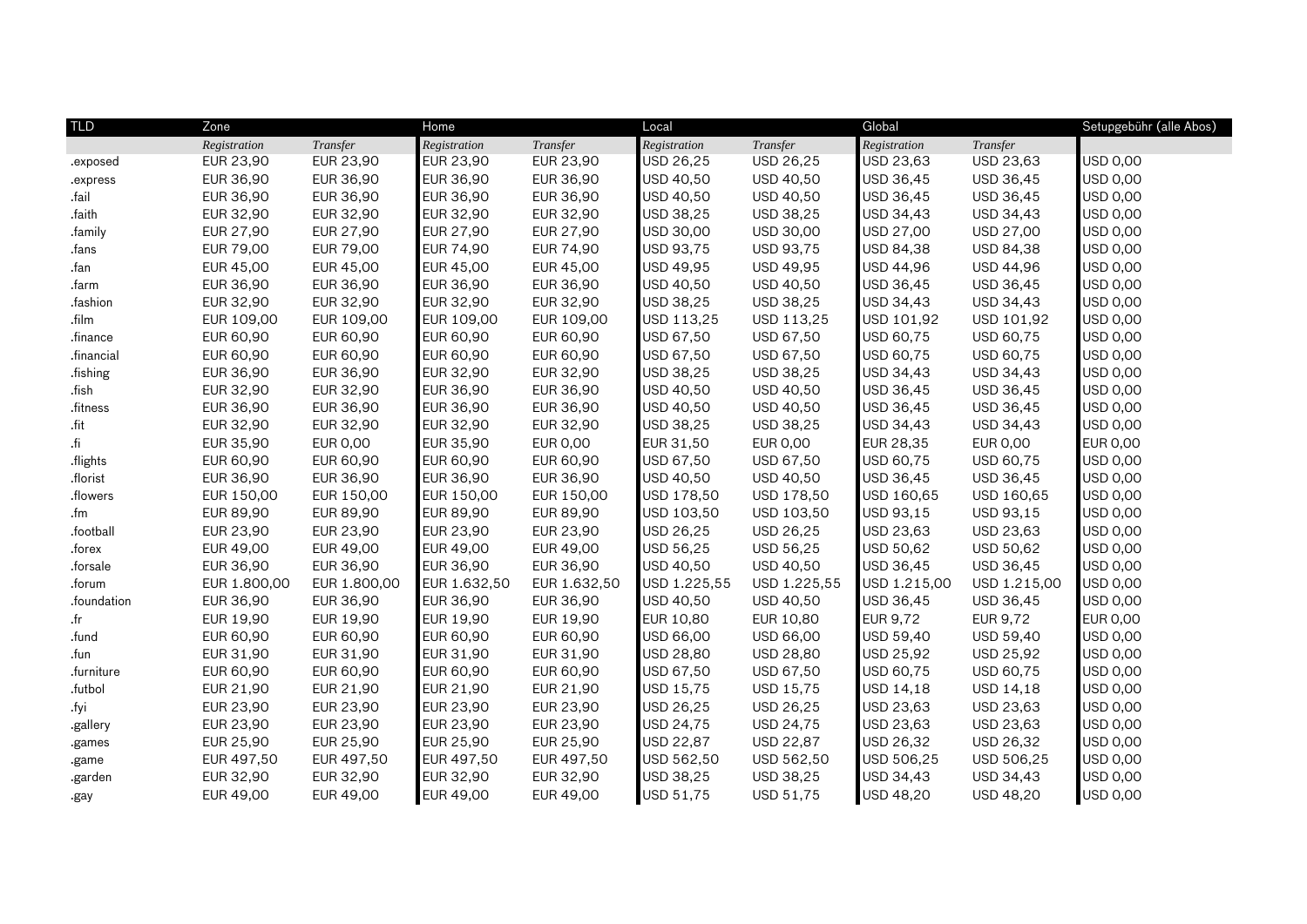| <b>TLD</b>  | Zone         |                 | Home             |            | Local        |            | Global       |                 | Setupgebühr (alle Abos) |
|-------------|--------------|-----------------|------------------|------------|--------------|------------|--------------|-----------------|-------------------------|
|             | Registration | Transfer        | Registration     | Transfer   | Registration | Transfer   | Registration | Transfer        |                         |
| .gd         | EUR 39,90    | EUR 39,90       | EUR 49,00        | EUR 49,00  | USD 44,85    | USD 44,85  | USD 40,37    | USD 40,37       | USD 0,00                |
| .gifts      | EUR 36,90    | EUR 36,90       | EUR 36,90        | EUR 36,90  | USD 40,50    | USD 40,50  | USD 36,45    | USD 34,43       | USD 0,00                |
| .gift       | EUR 23,90    | EUR 23,90       | EUR 23,90        | EUR 23,90  | USD 24,75    | USD 24,75  | USD 22,28    | USD 36,45       | USD 0,00                |
| .gives      | EUR 36,90    | EUR 36,90       | <b>EUR 36,90</b> | EUR 36,90  | USD 40,50    | USD 40,50  | USD 36,45    | USD 36,45       | <b>USD 0,00</b>         |
| .glass      | EUR 60,90    | EUR 60,90       | EUR 60,90        | EUR 60,90  | USD 67,50    | USD 67,50  | USD 60,75    | USD 60,75       | USD 0,00                |
| .global     | EUR 79,00    | EUR 79,00       | EUR 79,00        | EUR 79,00  | USD 93,75    | USD 93,75  | USD 84,38    | USD 84,38       | USD 0,00                |
| .gmbh       | EUR 36,90    | EUR 36,90       | EUR 36,90        | EUR 36,90  | USD 40,50    | USD 40,50  | USD 36,45    | USD 36,45       | USD 0,00                |
| .gold       | EUR 114,90   | EUR 114,90      | EUR 114,90       | EUR 114,90 | USD 127,50   | USD 127,50 | USD 114,75   | USD 114,75      | USD 0,00                |
| .golf       | EUR 60,90    | EUR 60,90       | EUR 60,90        | EUR 60,90  | USD 67,50    | USD 67,50  | USD 60,75    | USD 60,75       | USD 0,00                |
| .graphics   | EUR 23,90    | EUR 23,90       | EUR 23,90        | EUR 23,90  | USD 24,75    | USD 24,75  | USD 23,63    | USD 23,63       | USD 0,00                |
| .gratis     | EUR 23,90    | EUR 23,90       | EUR 23,90        | EUR 23,90  | USD 26,25    | USD 26,25  | USD 23,63    | USD 23,63       | USD 0,00                |
| .green      | EUR 83,00    | EUR 83,00       | EUR 83,00        | EUR 83,00  | USD 96,75    | USD 96,75  | USD 87,08    | USD 87,08       | USD 0,00                |
| .gripe      | EUR 36,90    | EUR 36,90       | EUR 36,90        | EUR 36,90  | USD 40,50    | USD 40,50  | USD 36,45    | USD 36,45       | USD 0,00                |
| .group      | EUR 23,90    | EUR 23,90       | EUR 23,90        | EUR 23,90  | USD 24,75    | USD 24,75  | USD 22,28    | USD 22,28       | USD 0,00                |
| .gr         | EUR 32,90    | <b>EUR 0,00</b> | <b>EUR 16,50</b> | EUR 0,00   | EUR 24,75    | EUR 0,00   | EUR 22,30    | EUR 0,00        | <b>EUR 0,00</b>         |
| .gs         | EUR 42,90    | EUR 42,90       | <b>EUR 42,90</b> | EUR 42,90  | USD 32,10    | USD 54,60  | USD 28,89    | USD 49,14       | USD 0,00                |
| .guide      | EUR 36,90    | EUR 36,90       | EUR 36,90        | EUR 36,90  | USD 40,50    | USD 40,50  | USD 36,45    | USD 36,45       | USD 0,00                |
| .guitars    | EUR 150,00   | EUR 150,00      | EUR 150,00       | EUR 150,00 | USD 178,50   | USD 178,50 | USD 160,65   | USD 160,65      | USD 0,00                |
| .guru       | EUR 36,90    | EUR 36,90       | EUR 36,90        | EUR 36,90  | USD 40,50    | USD 40,50  | USD 36,45    | USD 36,45       | USD 0,00                |
| .hair       | EUR 27,90    | EUR 27,90       | <b>EUR 27,90</b> | EUR 27,90  | USD 23,50    | USD 23,50  | USD 21,20    | USD 21,20       | USD 0,00                |
| .hamburg    | EUR 49,00    | EUR 49,00       | EUR 49,00        | EUR 49,00  | EUR 47,25    | EUR 47,25  | EUR 42,53    | EUR 42,53       | <b>EUR 0,00</b>         |
| .haus       | EUR 36,90    | EUR 36,90       | <b>EUR 36,90</b> | EUR 36,90  | USD 40,50    | USD 40,50  | USD 36,45    | USD 36,45       | USD 0,00                |
| .healthcare | EUR 60,90    | EUR 60,90       | EUR 60,90        | EUR 60,90  | USD 67,50    | USD 67,50  | USD 60,75    | USD 60,75       | USD 0,00                |
| .health     | EUR 75,90    | EUR 75,90       | <b>EUR 75,90</b> | EUR 75,90  | USD 86,25    | USD 86,25  | USD 77,76    | USD 77,76       | USD 0,00                |
| .help       | EUR 32,90    | EUR 32,90       | EUR 32,90        | EUR 32,90  | USD 38,25    | USD 38,25  | USD 34,43    | USD 34,43       | <b>USD 0,00</b>         |
| .hiphop     | EUR 150,00   | EUR 150,00      | EUR 150,00       | EUR 150,00 | USD 178,50   | USD 178,50 | USD 160,65   | USD 160,65      | USD 0,00                |
| h           | EUR 42,90    | EUR 42,90       | <b>EUR 42,90</b> | EUR 42,90  | HKD 427,50   | HKD 427,50 | HKD 384,75   | <b>HKD 0,00</b> | <b>HKD 0,00</b>         |
| .hn         | EUR 89,90    | EUR 89,90       | EUR 89,90        | EUR 89,90  | USD 95,25    | USD 95,25  | USD 85,73    | USD 85,73       | USD 0,00                |
| .hockey     | EUR 60,90    | EUR 60,90       | EUR 60,90        | EUR 60,90  | USD 67,50    | USD 67,50  | USD 60,75    | USD 60,75       | USD 0,00                |
| .holdings   | EUR 60,90    | EUR 60,90       | EUR 60,90        | EUR 60,90  | USD 66,00    | USD 66,00  | USD 59,40    | USD 59,40       | <b>USD 0,00</b>         |
| .holiday    | EUR 60,90    | EUR 60,90       | EUR 60,90        | EUR 60,90  | USD 67,50    | USD 67,50  | USD 60,75    | USD 60,75       | USD 0,00                |
| .homes      | EUR 44,90    | EUR 44,90       | EUR 44,90        | EUR 44,90  | USD 46,87    | USD 46,87  | USD 42,18    | USD 42,18       | USD 0,00                |
| .horse      | EUR 32,90    | EUR 32,90       | EUR 32,90        | EUR 32,90  | USD 38,25    | USD 38,25  | USD 34,43    | USD 34,43       | USD 0,00                |
| .hospital   | EUR 60,90    | EUR 60,90       | EUR 60,90        | EUR 60,90  | USD 66,00    | USD 66,00  | USD 59,40    | USD 59,40       | USD 0,00                |
| .hosting    | EUR 445,00   | EUR 445,00      | EUR 420,00       | EUR 420,00 | USD 523,50   | USD 523,00 | USD 471,15   | USD 471,15      | USD 0,00                |
| .host       | EUR 103,00   | EUR 103,00      | EUR 103,00       | EUR 103,00 | USD 122,25   | USD 122,25 | USD 110,03   | USD 110,03      | USD 0,00                |
| .house      | EUR 36,90    | EUR 36,90       | EUR 36,90        | EUR 36,90  | USD 40,50    | USD 40,50  | USD 36,45    | USD 36,45       | <b>USD 0,00</b>         |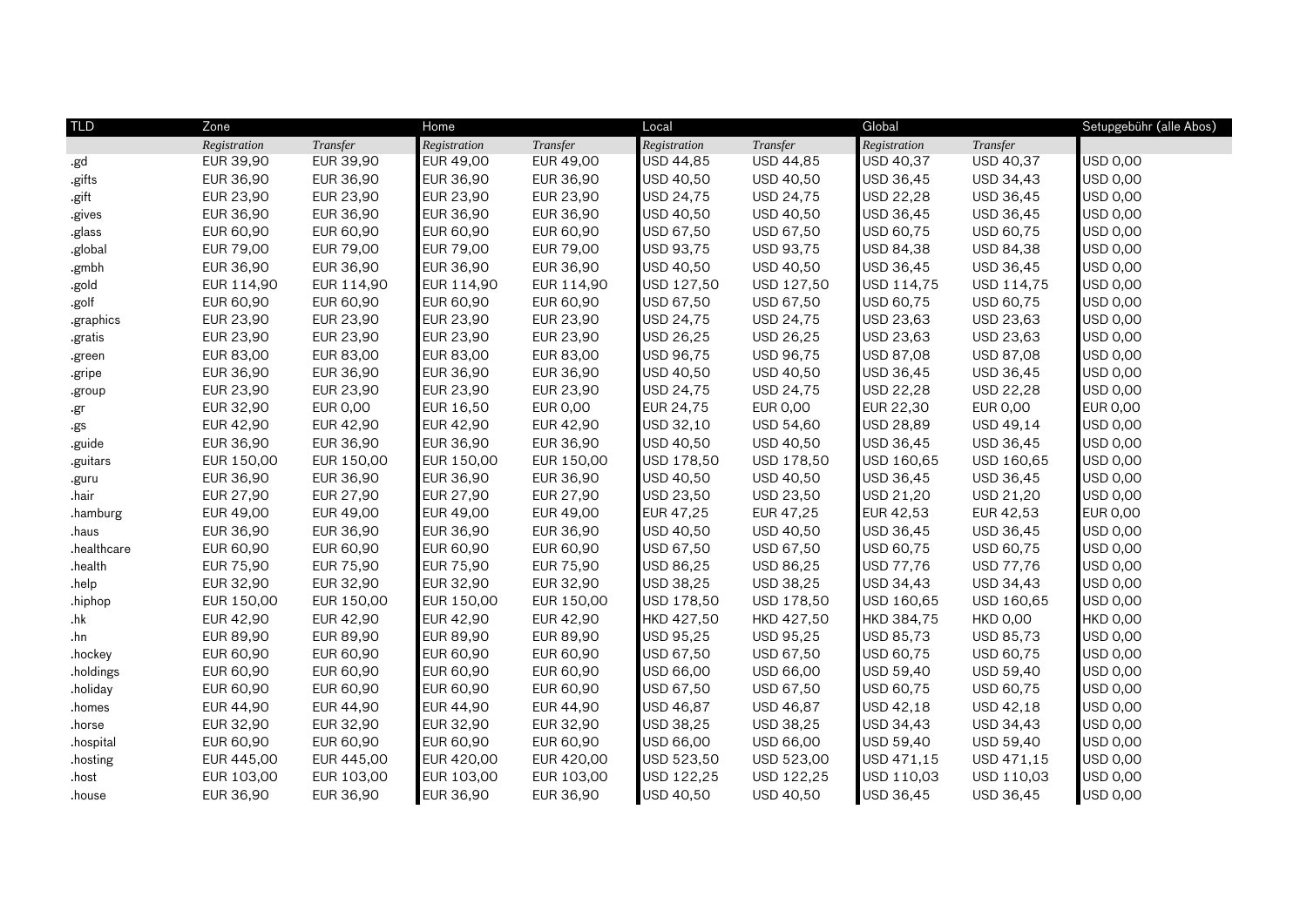| <b>TLD</b>     | Zone         |              | Home              |                  | Local            |               | Global           |                 | Setupgebühr (alle Abos) |
|----------------|--------------|--------------|-------------------|------------------|------------------|---------------|------------------|-----------------|-------------------------|
|                | Registration | Transfer     | Registration      | Transfer         | Registration     | Transfer      | Registration     | Transfer        |                         |
| .how           | EUR 32,90    | EUR 32,90    | EUR 32,90         | EUR 32,90        | USD 38,25        | USD 38,25     | USD 34,43        | USD 34,43       | USD 0,00                |
| .ht            | EUR 139,90   | EUR 139,90   | EUR 139,90        | EUR 139,90       | USD 118,50       | USD 174,75    | USD 106,65       | USD 157,28      | USD 0,00                |
| .ie            | EUR 27,30    | EUR 22,90    | EUR 27,30         | EUR 22,90        | EUR 25,50        | EUR 25,50     | <b>EUR 24,60</b> | EUR 24,60       | <b>EUR 0,00</b>         |
| .immobilien    | EUR 36,90    | EUR 36,90    | <b>EUR 36,90</b>  | EUR 36,90        | USD 40,50        | USD 40,50     | USD 36,45        | USD 36,45       | <b>USD 0,00</b>         |
| .immo          | EUR 36,90    | EUR 36,90    | EUR 36,90         | EUR 36,90        | USD 40,50        | USD 40,50     | USD 36,45        | USD 36,45       | USD 0,00                |
| $\mathsf{Im}$  | EUR 19,90    | EUR 19,90    | EUR 19,90         | EUR 19,90        | GBP 15,30        | GBP 15,30     | GBP 13,77        | GBP 0,00        | GBP 0,00                |
| inc            | EUR 3.350,00 | EUR 3.350,00 | EUR 3.350,00      | EUR 3.350,00     | USD 3.290,00     | USD 3.290,00  | USD 2.890,00     | USD 2.890,00    | <b>USD 0,00</b>         |
| .industries    | EUR 36,90    | EUR 36,90    | <b>EUR 36,90</b>  | EUR 36,90        | USD 40,50        | USD 40,50     | USD 36,45        | USD 36,45       | <b>USD 0,00</b>         |
| .info          | EUR 13,50    | EUR 13,50    | <b>EUR 14,09</b>  | <b>EUR 14,09</b> | USD 13,21        | USD 13,21     | USD 11,89        | USD 11,89       | <b>USD 0,00</b>         |
| .ing.pro       | USD 134,00   | USD 134,00   | USD 134,00        | USD 134,00       | USD 134,00       | USD 134,00    | USD 134,00       | USD 134,00      | <b>USD 0,00</b>         |
| $.$ ink        | EUR 32,90    | EUR 32,90    | EUR 32,90         | EUR 32,90        | USD 38,25        | USD 38,25     | USD 34,43        | USD 34,43       | <b>USD 0,00</b>         |
| .institute     | EUR 23,90    | EUR 23,90    | EUR 23,90         | EUR 23,90        | USD 26,25        | USD 26,25     | USD 23,63        | USD 23,63       | <b>USD 0,00</b>         |
| .insure        | EUR 60,90    | EUR 60,90    | EUR 60,90         | EUR 60,90        | USD 67,50        | USD 67,50     | USD 60,75        | USD 60,75       | USD 0,00                |
| .international | EUR 23,90    | EUR 23,90    | <b>EUR 23,90</b>  | EUR 23,90        | USD 26,25        | USD 26,25     | USD 23,63        | USD 23,63       | USD 0,00                |
| .investments   | EUR 114,90   | EUR 114,90   | EUR 114,90        | EUR 114,90       | USD 127,50       | USD 127,50    | USD 114,75       | USD 114,75      | <b>USD 0,00</b>         |
| $\cdot$ in     | EUR 18,90    | EUR 18,90    | <b>EUR 18,90</b>  | EUR 18,90        | INR 1.020,00     | INR 1.020,00  | INR 918,00       | INR 918,00      | <b>INR 0,00</b>         |
| $\dot{0}$ .    | EUR 69,00    | EUR 69,00    | EUR 69,00         | EUR 69,00        | GBP 52,45        | GBP 52,45     | GBP 47,20        | GBP 47,20       | GBP 0,00                |
| .irish         | EUR 44,90    | EUR 44,90    | <b>EUR 44,90</b>  | EUR 44,90        | USD 46,87        | USD 46,87     | USD 42,19        | USD 42,19       | USD 0,00                |
| .istanbul      | EUR 31,90    | EUR 31,90    | EUR 31,90         | EUR 31,90        | USD 29,25        | USD 29,25     | USD 26,35        | USD 26,35       | USD 0,00                |
| .ist           | EUR 25,90    | EUR 25,90    | EUR 25,90         | EUR 25,90        | USD 22,87        | USD 22,87     | USD 20,59        | USD 20,59       | <b>USD 0,00</b>         |
| .is            | EUR 69,00    | EUR 69,00    | <b>EUR 69,00</b>  | EUR 69,00        | <b>EUR 59,85</b> | EUR 59,85     | <b>EUR 53,85</b> | EUR 53,85       | <b>EUR 0,00</b>         |
| $\cdot$ it     | EUR 16,90    | EUR 16,90    | <b>EUR 16,90</b>  | EUR 16,90        | EUR 11,85        | EUR 11,85     | EUR 10,67        | EUR 10,67       | <b>EUR 0,00</b>         |
| .jetzt         | EUR 23,90    | EUR 23,90    | <b>EUR 23,90</b>  | EUR 21,00        | EUR 26,25        | EUR 26,25     | EUR 23,63        | EUR 23,63       | <b>EUR 0,00</b>         |
| .jewelry       | EUR 60,90    | EUR 60,90    | <b>EUR 60,90</b>  | EUR 60,90        | USD 67,50        | USD 67,50     | USD 60,75        | USD 60,75       | <b>USD 0,00</b>         |
| .jobs          | EUR 135,00   | EUR 119,00   | EUR 135,00        | EUR 119,00       | USD 159,00       | USD 159,00    | USD 143,10       | USD 143,10      | USD 0,00                |
| .joburg        | EUR 32,00    | EUR 32,00    | EUR 32,00         | EUR 32,00        | ZAR 370,50       | ZAR 370,50    | ZAR 333,45       | ZAR 333,45      | ZAR 0,00                |
| $\mathsf{ip}$  | EUR 95,90    | EUR 95,90    | <b>EUR 95,90</b>  | EUR 95,90        | JPY 5.085,00     | JPY 5.085,00  | JPY 4.576,50     | JPY 0,00        | JPY 0,00                |
| .juegos        | EUR 449,00   | EUR 449,00   | <b>EUR 449,00</b> | EUR 449,00       | USD 523,50       | USD 523,50    | USD 471,15       | USD 471,15      | <b>USD 0,00</b>         |
| .kaufen        | EUR 36,90    | EUR 36,90    | <b>EUR 36,90</b>  | EUR 36,90        | USD 40,50        | USD 40,50     | USD 36,45        | USD 36,45       | USD 0,00                |
| .kim           | EUR 21,90    | EUR 21,90    | EUR 21,90         | EUR 21,90        | USD 19,35        | USD 19,35     | USD 17,42        | USD 23,52       | USD 0,00                |
| kitchen        | EUR 60,90    | EUR 60,90    | <b>EUR 60,90</b>  | EUR 60,90        | USD 67,50        | USD 67,50     | USD 60,75        | USD 60,75       | <b>USD 0,00</b>         |
| .kiwi          | EUR 31,90    | EUR 31,90    | <b>EUR 31,90</b>  | EUR 31,90        | NZD 47,25        | NZD 47,25     | NZD 42,53        | NZD 57,42       | NZD 0,00                |
| .ki            | EUR 1.399,00 | EUR 1.399,00 | EUR 1.399,00      | EUR 1.399,00     | AUD 1.800,00     | AUD 1.800,00  | AUD 1.620,00     | AUD 1.687,50    | <b>AUD 0,00</b>         |
| .koeln         | EUR 14,90    | EUR 14,90    | <b>EUR 14,90</b>  | EUR 14,90        | EUR 10,95        | EUR 10,95     | <b>EUR 9,86</b>  | <b>EUR 9,86</b> | <b>EUR 0,00</b>         |
| .kyoto         | EUR 89,00    | EUR 89,00    | <b>EUR 89,00</b>  | EUR 89,00        | JPY 10.350,00    | JPY 10.350,00 | JPY 9.315,00     | JPY 9.315,00    | JPY 0,00                |
| .land          | EUR 36,90    | EUR 36,90    | <b>EUR 36,90</b>  | EUR 36,90        | USD 40,50        | USD 40,50     | USD 36,45        | USD 36,45       | USD 0,00                |
| .lat           | EUR 32,90    | EUR 31,90    | <b>EUR 32,90</b>  | EUR 31,90        | USD 38,25        | USD 38,25     | USD 34,43        | USD 34,43       | USD 0,00                |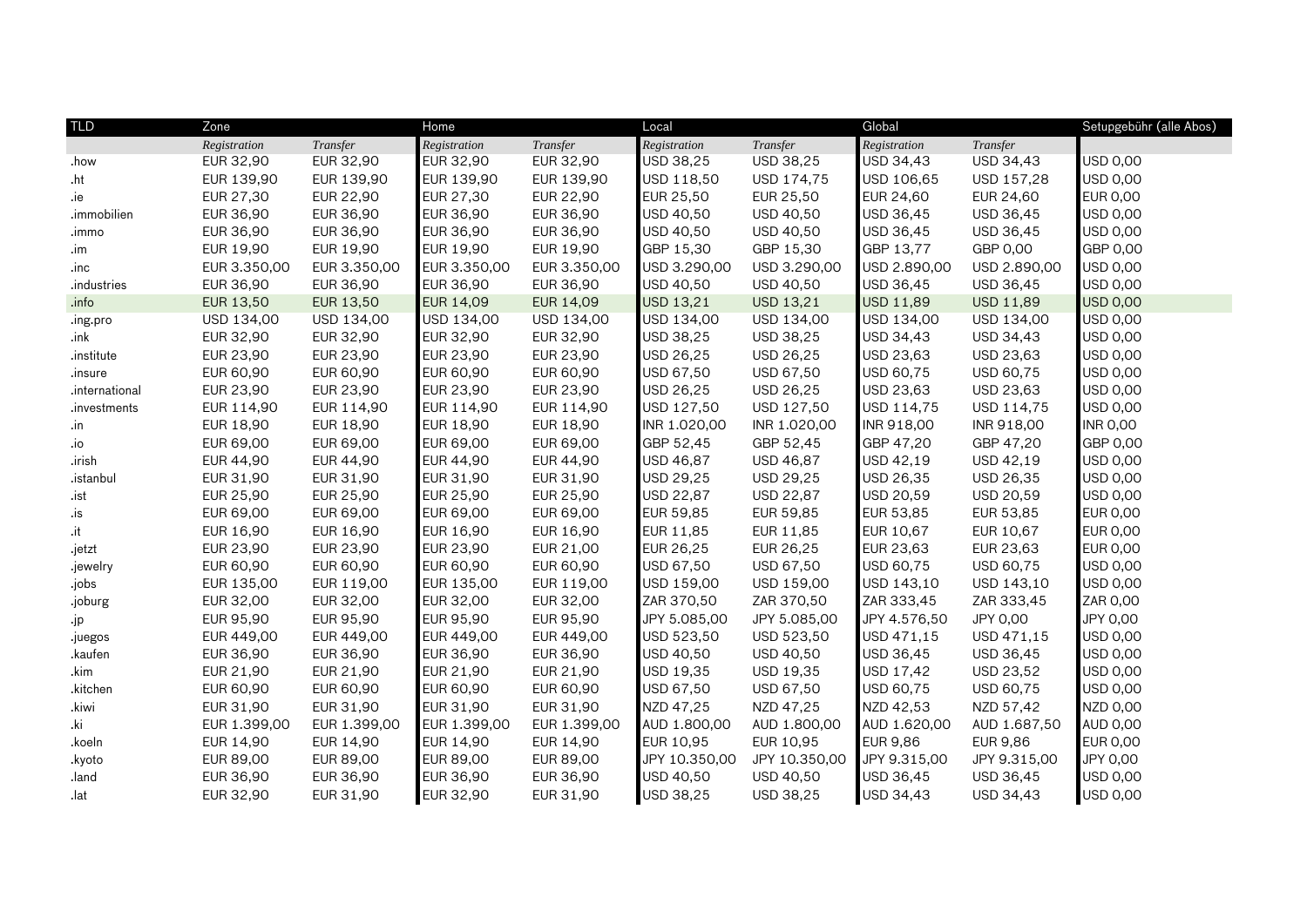| <b>TLD</b>             | Zone         |                 | Home             |                 | Local        |                 | Global           |                 | Setupgebühr (alle Abos) |
|------------------------|--------------|-----------------|------------------|-----------------|--------------|-----------------|------------------|-----------------|-------------------------|
|                        | Registration | Transfer        | Registration     | Transfer        | Registration | Transfer        | Registration     | Transfer        |                         |
| .lawyer                | EUR 60,90    | EUR 60,90       | EUR 60,90        | EUR 60,90       | USD 67,50    | USD 67,50       | USD 60,75        | USD 60,75       | <b>USD 0,00</b>         |
| .law                   | EUR 119,00   | EUR 299,00      | EUR 119,00       | EUR 299,00      | USD 129,35   | USD 345,00      | USD 116,50       | USD 116,50      | <b>USD 0,00</b>         |
| .la                    | EUR 40,90    | EUR 40,90       | EUR 40,90        | EUR 40,90       | USD 42,30    | USD 42,30       | USD 38,07        | USD 0,00        | <b>USD 0,00</b>         |
| $\mathsf{I}\mathsf{c}$ | EUR 82,90    | EUR 82,90       | <b>EUR 82,90</b> | EUR 82,90       | USD 33,30    | USD 33,30       | USD 29,97        | USD 29,97       | <b>USD 0,00</b>         |
| .lease                 | EUR 60,90    | EUR 60,90       | <b>EUR 60,90</b> | EUR 60,90       | USD 66,00    | USD 66,00       | USD 59,40        | USD 59,40       | <b>USD 0,00</b>         |
| legal.                 | EUR 60,90    | EUR 60,90       | <b>EUR 60,90</b> | EUR 60,90       | USD 67,50    | USD 67,50       | USD 60,75        | USD 60,75       | <b>USD 0,00</b>         |
| .lgbt                  | EUR 56,50    | EUR 48,90       | <b>EUR 56,50</b> | EUR 48,90       | USD 56,85    | USD 56,85       | USD 51,16        | USD 51,16       | <b>USD 0,00</b>         |
| .life                  | EUR 36,90    | EUR 36,90       | <b>EUR 36,90</b> | EUR 36,90       | USD 39,75    | USD 39,75       | USD 35,78        | USD 35,78       | USD 0,00                |
| .lighting              | EUR 23,90    | EUR 23,90       | <b>EUR 23,90</b> | EUR 23,90       | USD 26,25    | USD 26,25       | USD 23,63        | USD 23,63       | USD 0,00                |
| .limited               | EUR 36,90    | EUR 36,90       | EUR 36,90        | EUR 36,90       | USD 40,50    | USD 40,50       | USD 36,45        | USD 36,45       | <b>USD 0,00</b>         |
| .limo                  | EUR 60,90    | EUR 60,90       | <b>EUR 60,90</b> | EUR 60,90       | USD 67,50    | USD 67,50       | USD 60,75        | USD 60,75       | <b>USD 0,00</b>         |
| .link                  | EUR 13,50    | EUR 13,50       | <b>EUR 13,50</b> | EUR 13,50       | USD 12,90    | USD 12,90       | USD 11,61        | USD 15,67       | USD 0,00                |
| .live                  | EUR 31,90    | EUR 31,90       | EUR 31,90        | EUR 31,90       | USD 30,00    | USD 30,00       | USD 27,00        | USD 27,00       | USD 0,00                |
| il.                    | EUR 10,00    | <b>EUR 0,00</b> | <b>EUR 10,00</b> | <b>EUR 0,00</b> | CHF 9,90     | <b>CHF 0,00</b> | CHF 8,90         | <b>CHF 0,00</b> | <b>CHF 0,00</b>         |
| .loans                 | EUR 115,90   | EUR 115,90      | EUR 115,90       | EUR 115,90      | USD 127,50   | USD 127,50      | USD 114,75       | USD 114,75      | USD 0,00                |
| .loan                  | EUR 32,90    | EUR 31,90       | EUR 32,90        | EUR 31,90       | USD 38,25    | USD 38,25       | USD 34,43        | USD 34,43       | <b>USD 0,00</b>         |
| .lol                   | EUR 32,90    | EUR 31,90       | EUR 32,90        | EUR 31,90       | USD 38,25    | USD 38,25       | USD 34,43        | USD 34,43       | USD 0,00                |
| .london                | EUR 49,00    | EUR 49,00       | <b>EUR 49,00</b> | EUR 49,00       | GBP 38,25    | GBP 38,25       | GBP 34,43        | GBP 34,43       | GBP 0,00                |
| .love                  | EUR 32,90    | EUR 32,90       | EUR 32,90        | EUR 31,90       | USD 38,25    | USD 38,25       | USD 34,43        | USD 34,43       | <b>USD 0,00</b>         |
| .ltda                  | EUR 53,80    | EUR 53,80       | EUR 53,80        | EUR 53,80       | USD 53,85    | USD 53,85       | <b>USD 48,47</b> | USD 48,47       | <b>USD 0,00</b>         |
| .ltd.uk                | EUR 9,90     | EUR 0,00        | <b>EUR 9,90</b>  | EUR 0,00        | GBP 7,87     | GBP 0,00        | GBP 7,09         | GBP 0,00        | GBP 0,00                |
| .ltd                   | EUR 23,90    | EUR 23,90       | EUR 23,90        | EUR 23,90       | USD 26,25    | USD 26,25       | USD 23,63        | USD 23,63       | <b>USD 0,00</b>         |
| .luxe                  | EUR 31,90    | EUR 31,90       | EUR 31,90        | EUR 31,90       | USD 27,75    | USD 27,75       | USD 24,97        | USD 24,97       | USD 0,00                |
| .luxury                | EUR 629,00   | EUR 629,00      | EUR 629,00       | EUR 629,00      | USD 735,00   | USD 735,00      | USD 661,50       | USD 893,03      | <b>USD 0,00</b>         |
| .lu                    | EUR 28,90    | EUR 28,90       | <b>EUR 28,90</b> | EUR 28,90       | EUR 23,85    | EUR 23,85       | EUR 21,47        | EUR 14,72       | <b>EUR 0,00</b>         |
| .lv                    | EUR 43,50    | EUR 43,50       | EUR 43,50        | EUR 29,00       | EUR 43,00    | EUR 43,00       | EUR 39,15        | EUR 39,15       | <b>EUR 0,00</b>         |
| .madrid                | EUR 49,50    | EUR 49,50       | EUR 49,50        | EUR 49,50       | EUR 44,50    | EUR 44,50       | EUR 39,50        | EUR 39,50       | <b>EUR 0,00</b>         |
| .maison                | EUR 60,90    | EUR 60,90       | EUR 60,90        | EUR 60,90       | USD 67,50    | USD 67,50       | USD 60,75        | USD 60,75       | USD 0,00                |
| .makeup                | EUR 27,90    | EUR 27,90       | <b>EUR 27,90</b> | EUR 27,90       | USD 23,50    | USD 23,50       | USD 21,20        | USD 21,20       | <b>USD 0,00</b>         |
| .management            | EUR 23,90    | EUR 23,90       | EUR 23,90        | EUR 23,90       | USD 26,25    | USD 26,25       | USD 23,63        | USD 23,63       | USD 0,00                |
| .marketing             | EUR 36,90    | EUR 36,90       | <b>EUR 36,90</b> | EUR 36,90       | USD 40,50    | USD 40,50       | USD 34,43        | USD 36,45       | <b>USD 0,00</b>         |
| .markets               | EUR 18,90    | EUR 64,90       | <b>EUR 18,90</b> | EUR 64,90       | USD 19,35    | USD 76,50       | USD 17,42        | USD 68,85       | <b>USD 0,00</b>         |
| .market                | EUR 36,90    | EUR 36,90       | <b>EUR 36,90</b> | EUR 36,90       | USD 39,75    | USD 39,75       | USD 35,78        | USD 35,78       | USD 0,00                |
| .mba                   | EUR 36,90    | EUR 36,90       | <b>EUR 36,90</b> | EUR 36,90       | USD 40,50    | USD 40,50       | USD 36,45        | USD 36,45       | <b>USD 0,00</b>         |
| .md                    | EUR 159,00   | EUR 159,00      | EUR 159,00       | EUR 159,00      | USD 187,50   | USD 187,50      | USD 168,75       | USD 168,75      | <b>USD 0,00</b>         |
| .media                 | EUR 36,90    | EUR 36,90       | EUR 36,90        | EUR 36,90       | USD 40,50    | USD 40,50       | USD 36,45        | USD 36,45       | USD 0,00                |
|                        | EUR 63,90    | EUR 63,90       | EUR 63,90        | EUR 63,90       | AUD 93,75    | AUD 93,75       | <b>AUD 84,38</b> | AUD 84,38       | <b>AUD 0,00</b>         |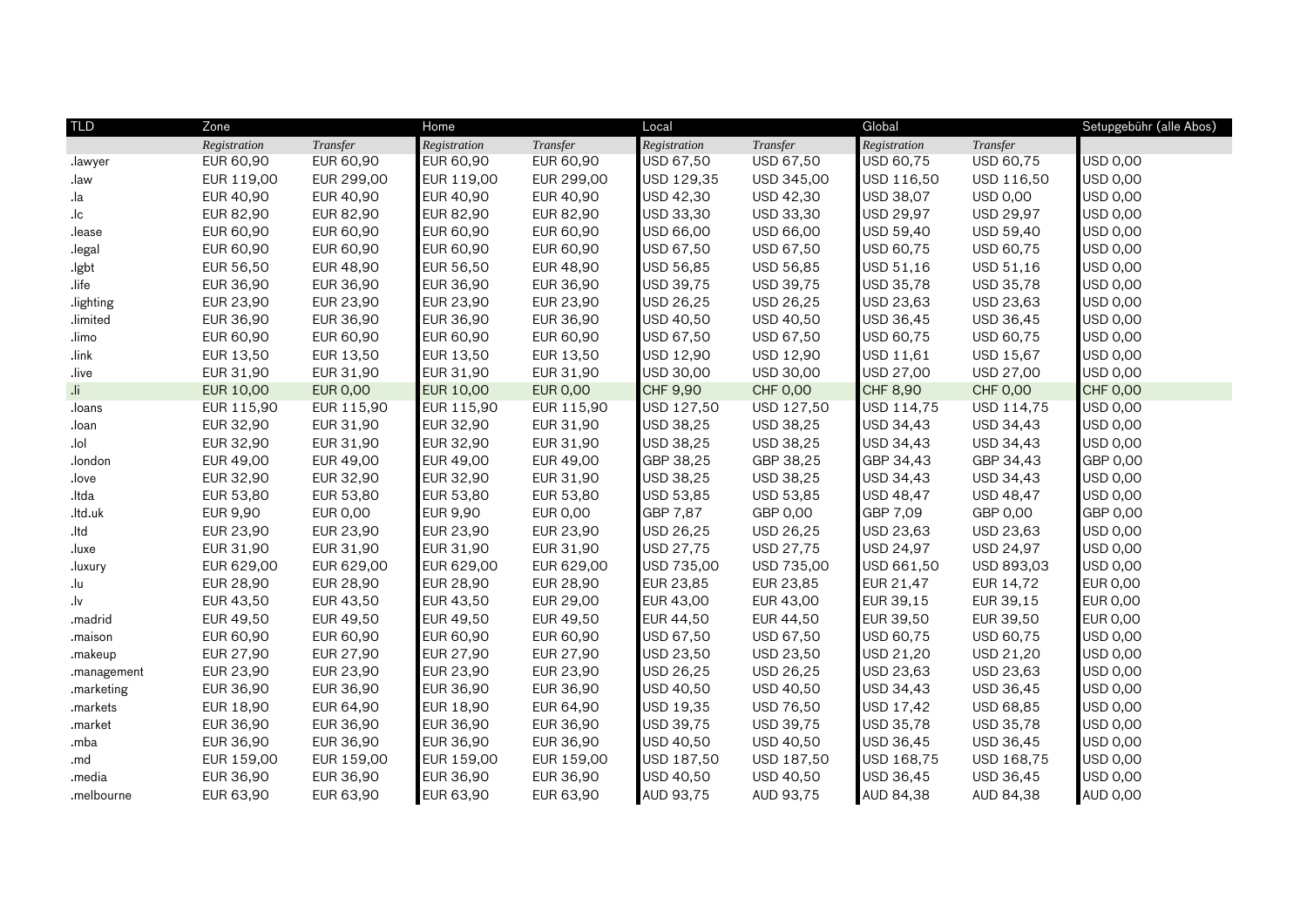| <b>TLD</b> | Zone             |            | Home             |            | Local           |              | Global           |                  | Setupgebühr (alle Abos) |
|------------|------------------|------------|------------------|------------|-----------------|--------------|------------------|------------------|-------------------------|
|            | Registration     | Transfer   | Registration     | Transfer   | Registration    | Transfer     | Registration     | Transfer         |                         |
| memorial.  | EUR 60,90        | EUR 60,90  | EUR 60,90        | EUR 60,90  | USD 67,50       | USD 67,50    | USD 60,75        | USD 56,70        | USD 0,00                |
| .menu      | EUR 39,90        | EUR 39,90  | EUR 39,90        | EUR 39,90  | USD 46,88       | USD 46,88    | USD 42,19        | USD 56,96        | USD 0,00                |
| .men       | EUR 32,90        | EUR 31,90  | EUR 32,90        | EUR 31,90  | USD 38,25       | USD 38,25    | USD 34,43        | USD 34,43        | <b>USD 0,00</b>         |
| .me.uk     | EUR 9,50         | EUR 9,50   | <b>EUR 9,50</b>  | EUR 9,50   | GBP 7,50        | GBP 7,50     | GBP 5,40         | GBP 0,00         | GBP 0,00                |
| .me        | EUR 27,90        | EUR 27,90  | EUR 27,90        | EUR 27,90  | EUR 18,30       | EUR 18,30    | EUR 16,47        | EUR 16,47        | EUR 0,00                |
| .miami     | EUR 23,90        | EUR 23,90  | EUR 23,90        | EUR 23,90  | USD 23,25       | USD 23,25    | USD 20,93        | USD 20,93        | USD 0,00                |
| .mn        | EUR 54,90        | EUR 54,90  | <b>EUR 54,90</b> | EUR 54,90  | USD 57,90       | USD 57,90    | USD 52,11        | USD 52,11        | USD 0,00                |
| .mobi      | EUR 39,90        | EUR 39,90  | EUR 39,90        | EUR 39,90  | USD 20,85       | USD 20,85    | USD 18,77        | <b>USD 18,77</b> | USD 0,00                |
| .moda      | EUR 36,90        | EUR 36,90  | <b>EUR 36,90</b> | EUR 36,90  | USD 40,50       | USD 40,50    | USD 36,45        | USD 36,45        | USD 0,00                |
| .moe       | EUR 23,90        | EUR 23,90  | EUR 23,90        | EUR 23,90  | USD 23,25       | USD 23,25    | USD 20,93        | USD 20,93        | USD 0,00                |
| .mom       | EUR 44,90        | EUR 44,90  | <b>EUR 44,90</b> | EUR 44,90  | USD 46,87       | USD 46,87    | USD 42,19        | USD 42,19        | USD 0,00                |
| .money     | EUR 36,90        | EUR 36,90  | <b>EUR 36,90</b> | EUR 36,90  | USD 40,50       | USD 40,50    | USD 36,45        | USD 36,45        | USD 0,00                |
| .monster   | EUR 22,90        | EUR 11,00  | <b>EUR 22,90</b> | EUR 11,00  | USD 17,80       | USD 11,00    | USD 15,20        | USD 15,20        | USD 0,00                |
| .mortgage  | EUR 54,90        | EUR 54,90  | EUR 54,90        | EUR 54,90  | USD 60,00       | USD 60,00    | USD 54,00        | USD 54,00        | USD 0,00                |
| .movie     | EUR 339,90       | EUR 339,90 | EUR 339,90       | EUR 339,90 | USD 373,50      | USD 373,50   | USD 336,15       | USD 336,15       | USD 0,00                |
| .ms        | EUR 89,90        | EUR 89,90  | <b>EUR 89,90</b> | EUR 89,90  | USD 39,60       | USD 80,10    | USD 35,64        | USD 72,09        | USD 0,00                |
| .mu        | EUR 129,90       | EUR 129,90 | EUR 129,90       | EUR 129,90 | USD 103,13      | USD 103,13   | USD 92,81        | USD 92,81        | USD 0,00                |
| .mx        | EUR 49,00        | EUR 49,00  | EUR 49,00        | EUR 49,00  | USD 56,80       | USD 56,80    | USD 51,16        | USD 51,16        | USD 0,00                |
| .my        | EUR 61,90        | EUR 61,90  | EUR 61,90        | EUR 61,90  | USD 58,50       | USD 58,50    | USD 52,87        | USD 52,87        | USD 0,00                |
| .name      | EUR 13,50        | EUR 13,50  | <b>EUR 15,50</b> | EUR 15,50  | USD 13,15       | USD 13,15    | USD 11,85        | <b>USD 11,85</b> | <b>USD 0,00</b>         |
| .net.so    | EUR 79,00        | EUR 79,00  | CHF 79,00        | CHF 79,00  | USD 87,00       | USD 87,00    | USD 78,30        | USD 78,30        | <b>USD 0,00</b>         |
| .network   | EUR 23,90        | EUR 23,90  | <b>EUR 23,90</b> | EUR 23,90  | USD 26,25       | USD 26,25    | USD 23,63        | USD 23,63        | <b>USD 0,00</b>         |
| .net       | EUR 13,50        | EUR 13,50  | <b>EUR 15,50</b> | EUR 12,05  | USD 14,80       | USD 11,29    | USD 14,01        | <b>USD 10,17</b> | <b>USD 0,00</b>         |
| .news      | EUR 31,90        | EUR 31,90  | <b>EUR 31,90</b> | EUR 31,90  | USD 30,00       | USD 30,00    | USD 27,00        | USD 27,00        | USD 0,00                |
| new        | EUR 589,50       | EUR 589,50 | EUR 589,50       | EUR 589,50 | USD 599,90      | USD 599,90   | USD 579,90       | USD 579,90       | <b>USD 0,00</b>         |
| .ngo       | EUR 56,50        | EUR 48,90  | EUR 56,50        | EUR 48,90  | USD 59,85       | USD 59,85    | USD 53,87        | USD 53,87        | USD 0,00                |
| .ninja     | EUR 23,90        | EUR 23,90  | <b>EUR 23,90</b> | EUR 23,90  | USD 24,75       | USD 24,75    | USD 22,28        | USD 22,28        | USD 0,00                |
| .nl        | EUR 10,90        | EUR 10,90  | EUR 10,90        | EUR 10,90  | <b>EUR 9,30</b> | EUR 9,30     | <b>EUR 8,37</b>  | EUR 8,37         | EUR 0,00                |
| .nrw       | EUR 49,00        | EUR 49,00  | <b>EUR 49,90</b> | EUR 49,90  | EUR 47,90       | EUR 49,35    | EUR 44,41        | EUR 44,41        | <b>EUR 0,00</b>         |
| .nu        | EUR 39,00        | EUR 39,00  | <b>EUR 39,00</b> | EUR 39,00  | SEK 255,00      | SEK 210,00   | SEK 230,00       | <b>SEK 0,00</b>  | <b>SEK 0,00</b>         |
| .nyc       | EUR 32,90        | EUR 32,90  | EUR 32,90        | EUR 31,90  | USD 38.25       | USD 38,25    | USD 34,43        | USD 34,43        | <b>USD 0,00</b>         |
| .okinawa   | EUR 16,80        | EUR 16,80  | EUR 16,80        | EUR 16,80  | JPY 1.875,00    | JPY 1.875,00 | JPY 1.687,50     | JPY 1.687,50     | JPY 0,00                |
| .one       | EUR 21,90        | EUR 21,90  | EUR 21,90        | EUR 21,90  | USD 12,75       | USD 12,75    | USD 11,48        | USD 11,48        | USD 0,00                |
| .online    | EUR 44,90        | EUR 44,90  | EUR 44,90        | EUR 44,90  | USD 47,25       | USD 47,25    | USD 42,53        | USD 42,53        | USD 0,00                |
| .onl       | EUR 21,90        | EUR 21,90  | EUR 21,90        | EUR 21,90  | USD 19,35       | USD 19,35    | USD 17,41        | USD 17,41        | USD 0,00                |
| .or.at     | EUR 19,90        | EUR 0,00   | <b>EUR 19,90</b> | EUR 0,00   | EUR 14,85       | EUR 0,00     | EUR 13,37        | EUR 0,00         | <b>EUR 0,00</b>         |
| .organic   | <b>USD 79,00</b> | USD 69,00  | <b>EUR 79,00</b> | EUR 69,00  | USD 93,75       | USD 93,75    | <b>USD 84,37</b> | <b>USD 84,37</b> | <b>USD 0,00</b>         |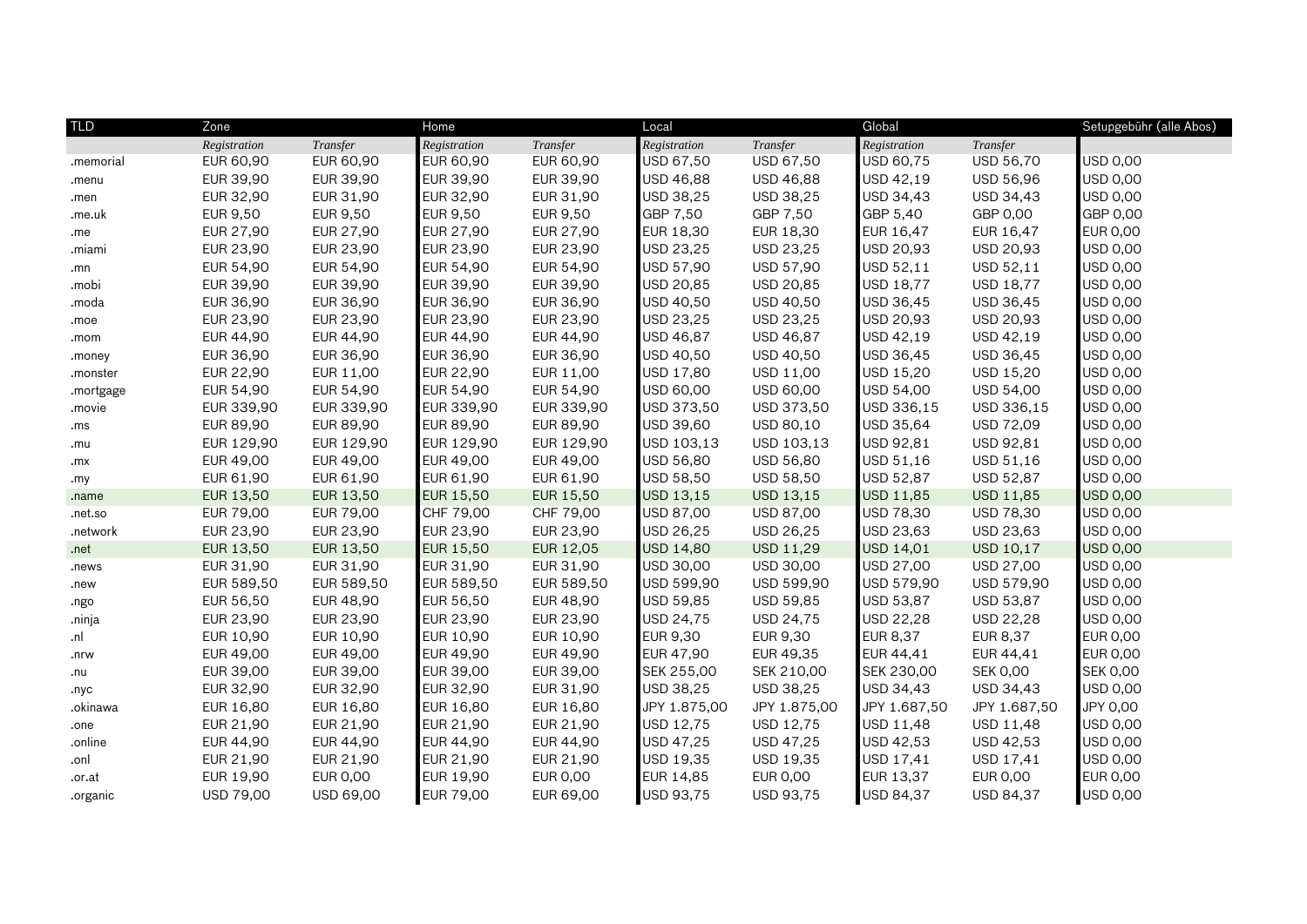| <b>TLD</b>   | Zone         |                 | Home             |                  | Local            |                 | Global           |                  | Setupgebühr (alle Abos) |
|--------------|--------------|-----------------|------------------|------------------|------------------|-----------------|------------------|------------------|-------------------------|
|              | Registration | Transfer        | Registration     | Transfer         | Registration     | Transfer        | Registration     | Transfer         |                         |
| .org.so      | USD 79,00    | USD 79,00       | CHF 79,00        | CHF 79,00        | USD 87,00        | USD 87,00       | USD 78,30        | USD 78,30        | USD 0,00                |
| .org         | EUR 6,75     | EUR 13,50       | EUR 14,56        | EUR 14,56        | <b>USD 8,50</b>  | USD 13,65       | <b>USD 8,50</b>  | <b>USD 12,29</b> | <b>USD 0,00</b>         |
| .osaka       | EUR 45,90    | EUR 45,90       | <b>EUR 45,90</b> | <b>EUR 45,90</b> | USD 47,25        | USD 47,25       | USD 42,53        | USD 42,53        | <b>USD 0,00</b>         |
| .page        | EUR 21,90    | EUR 21,90       | <b>EUR 21,90</b> | EUR 21,90        | USD 15,75        | USD 15,75       | USD 14,17        | USD 14,17        | <b>USD 0,00</b>         |
| .paris       | EUR 54,90    | EUR 54,90       | EUR 54,90        | EUR 54,90        | EUR 54,75        | EUR 54,75       | EUR 49,28        | EUR 49,28        | <b>EUR 0,00</b>         |
| .partners    | EUR 60,90    | EUR 60,90       | EUR 60,90        | EUR 60,90        | USD 67,50        | USD 67,50       | USD 60,75        | USD 60,75        | <b>USD 0,00</b>         |
| .parts       | EUR 34,90    | EUR 34,90       | <b>EUR 34,90</b> | EUR 34,90        | USD 40,50        | USD 40,50       | USD 36,45        | USD 36,45        | USD 0,00                |
| .party       | EUR 31,90    | EUR 31,90       | <b>EUR 31,90</b> | EUR 31,90        | USD 38,25        | USD 38,25       | USD 34,43        | USD 34,43        | <b>USD 0,00</b>         |
| .pet         | EUR 21,90    | EUR 21,90       | <b>EUR 21,90</b> | EUR 21,90        | USD 19,35        | USD 19,35       | USD 17,41        | USD 17,41        | <b>USD 0,00</b>         |
| .pe          | EUR 104,90   | EUR 104,90      | EUR 104,90       | EUR 104,90       | PEN 192,00       | PEN 384,00      | PEN 172,80       | PEN 345,60       | <b>PEN 0,00</b>         |
| .photography | EUR 23,90    | EUR 23,90       | EUR 23,90        | EUR 23,90        | USD 26,25        | USD 26,25       | USD 23,63        | USD 23,63        | <b>USD 0,00</b>         |
| .photos      | EUR 23,90    | EUR 23,90       | <b>EUR 23,90</b> | EUR 23,90        | USD 26,25        | USD 26,25       | USD 23,63        | USD 23,63        | <b>USD 0,00</b>         |
| .photo       | EUR 32,90    | EUR 32,90       | EUR 32,90        | EUR 32,90        | USD 38,25        | USD 38,25       | USD 34,43        | USD 46,48        | USD 0,00                |
| .ph          | EUR 79,00    | EUR 79,00       | EUR 79,00        | EUR 79,00        | USD 55,35        | USD 67,50       | USD 49,82        | USD 60,75        | USD 0,00                |
| .pics        | EUR 23,90    | EUR 23,90       | <b>EUR 23,90</b> | EUR 23,90        | USD 24,75        | USD 24,75       | <b>USD 22,28</b> | USD 30,08        | <b>USD 0,00</b>         |
| .pictures    | EUR 19,00    | EUR 19,00       | <b>EUR 19,00</b> | EUR 19,00        | USD 14,25        | USD 14,25       | USD 12,83        | USD 12,83        | USD 0,00                |
| .pink        | EUR 21,90    | EUR 21,90       | EUR 21,90        | EUR 21,90        | USD 19,35        | USD 19,35       | <b>USD 17,42</b> | USD 23,52        | <b>USD 0,00</b>         |
| .pizza       | EUR 60,90    | EUR 60,90       | EUR 60,90        | EUR 60,90        | USD 67,50        | USD 67,50       | USD 60,75        | USD 60,75        | <b>USD 0,00</b>         |
| .place       | EUR 32,90    | EUR 32,90       | <b>EUR 32,90</b> | EUR 31,90        | USD 38,25        | USD 38,25       | <b>USD 34,43</b> | USD 34,43        | <b>USD 0,00</b>         |
| .plumbing    | EUR 60,90    | EUR 60,90       | <b>EUR 60,90</b> | EUR 60,90        | USD 67,50        | USD 67,50       | USD 60,75        | USD 60,75        | <b>USD 0,00</b>         |
| .plus        | EUR 36,90    | EUR 36,90       | EUR 36,90        | EUR 36,90        | USD 40,50        | USD 40,50       | USD 36,45        | USD 36,45        | <b>USD 0,00</b>         |
| .pl          | EUR 34,90    | EUR 34,90       | EUR 34,90        | EUR 34,90        | PLN 75,00        | PLN 75,00       | PLN 67,50        | <b>PLN 0,00</b>  | PLN -30,00              |
| .pm          | EUR 19,90    | EUR 19,90       | EUR 19,90        | EUR 19,90        | EUR 10,80        | EUR 10,80       | <b>EUR 7,20</b>  | <b>EUR 7,20</b>  | <b>EUR 0,00</b>         |
| .poker       | EUR 54,90    | EUR 54,90       | <b>EUR 59,90</b> | EUR 59,90        | USD 56,85        | USD 56,85       | USD 51,16        | USD 51,16        | USD 0,00                |
| .porn        | EUR 99,00    | EUR 99,00       | EUR 99,00        | EUR 99,00        | USD 119,25       | USD 119,25      | USD 107,33       | USD 107,33       | <b>USD 0,00</b>         |
| .press       | EUR 79,00    | EUR 79,00       | EUR 79,00        | EUR 69,00        | USD 92,25        | USD 92,25       | USD 83,03        | USD 83,03        | USD 0,00                |
| .productions | EUR 36,90    | EUR 36,90       | EUR 36,90        | EUR 36,90        | USD 40,50        | USD 40,50       | USD 36,45        | USD 36,45        | <b>USD 0,00</b>         |
| .promo       | EUR 21,90    | EUR 21,90       | <b>EUR 21,90</b> | EUR 21,90        | USD 19,35        | USD 19,35       | USD 17,42        | USD 17,42        | <b>USD 0,00</b>         |
| .properties  | EUR 36,90    | EUR 36,90       | EUR 36,90        | EUR 36,90        | USD 40,50        | USD 40,50       | USD 36,45        | USD 36,45        | <b>USD 0,00</b>         |
| .property    | EUR 150,00   | EUR 150,00      | EUR 150,00       | EUR 150,00       | USD 178,50       | USD 38,25       | USD 160,65       | USD 160,65       | <b>USD 0,00</b>         |
| .protection  | EUR 2.949,00 | EUR 2.949,00    | EUR 2.949,00     | EUR 2.949,00     | USD 3.375,00     | USD 3.375,00    | USD 3.037,50     | USD 3.037,50     | USD 0,00                |
| .pro         | EUR 21,90    | EUR 21,90       | <b>EUR 21,90</b> | EUR 21,90        | USD 18,82        | USD 18,82       | USD 16,94        | USD 16,94        | USD 0,00                |
| .pt          | EUR 31,90    | <b>EUR 0,00</b> | <b>EUR 31,90</b> | EUR 0,00         | <b>EUR 22,90</b> | <b>EUR 0,00</b> | EUR 19,10        | EUR 0,00         | <b>EUR 0,00</b>         |
| .pub         | EUR 36,90    | EUR 36,90       | EUR 36,90        | EUR 36,90        | USD 40,50        | USD 40,50       | USD 36,45        | USD 36,45        | <b>USD 0,00</b>         |
| .qpon        | EUR 21,90    | EUR 21,90       | <b>EUR 21,90</b> | EUR 21,90        | USD 19,35        | USD 19,35       | USD 17,42        | USD 17,42        | <b>USD 0,00</b>         |
| .quebec      | EUR 39,00    | EUR 39,00       | <b>EUR 39,00</b> | EUR 39,00        | CAD 47,25        | CAD 47,25       | CAD 42,53        | CAD 42,53        | CAD 0,00                |
| .quest       | EUR 27,90    | EUR 27,90       | EUR 27,90        | EUR 27,90        | USD 23,50        | USD 23,50       | USD 21,20        | USD 21,20        | <b>USD 0,00</b>         |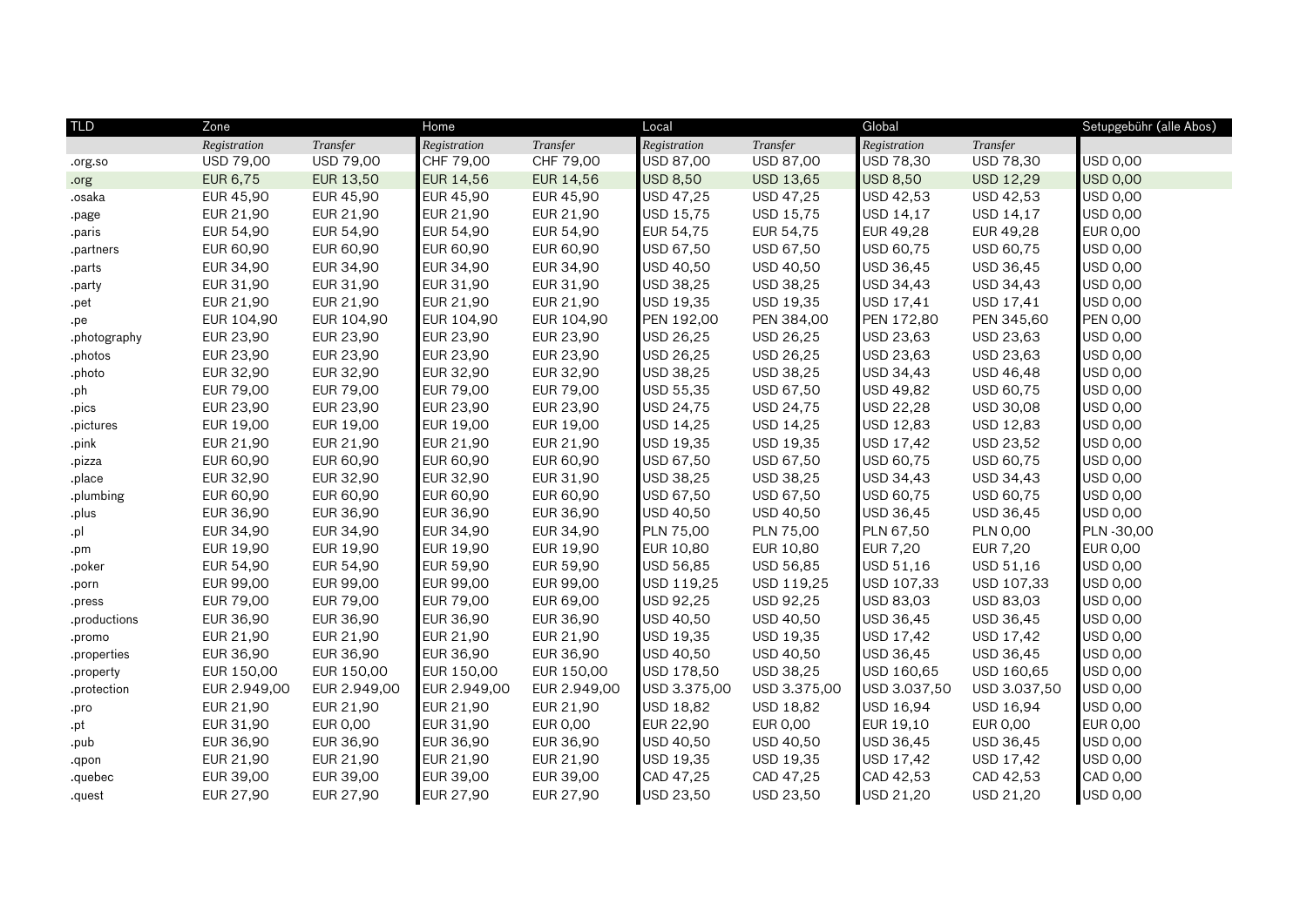| <b>TLD</b>  | Zone         |              | Home             |              | Local            |              | Global       |                 | Setupgebühr (alle Abos) |
|-------------|--------------|--------------|------------------|--------------|------------------|--------------|--------------|-----------------|-------------------------|
|             | Registration | Transfer     | Registration     | Transfer     | Registration     | Transfer     | Registration | Transfer        |                         |
| .racing     | EUR 32,90    | EUR 32,90    | EUR 32,90        | EUR 32,90    | USD 38,25        | USD 38,25    | USD 34,43    | USD 34,43       | USD 0,00                |
| .realestate | EUR 99,00    | EUR 99,00    | EUR 99,00        | EUR 99,00    | USD 127,50       | USD 127,50   | USD 114,75   | USD 114,75      | USD 0,00                |
| .recipes    | EUR 60,90    | EUR 60,90    | <b>EUR 60,90</b> | EUR 60,90    | USD 66,00        | USD 66,00    | USD 59,40    | USD 59,40       | USD 0,00                |
| .red        | EUR 21,90    | EUR 21,90    | <b>EUR 21,90</b> | EUR 21,90    | USD 19,35        | USD 19,35    | USD 17,42    | USD 23,52       | USD 0,00                |
| .rehab      | EUR 36,90    | EUR 36,90    | EUR 36,90        | EUR 36,90    | USD 40,50        | USD 40,50    | USD 36,45    | USD 36,45       | USD 0,00                |
| .reisen     | EUR 23,90    | EUR 23,90    | EUR 23,90        | EUR 23,90    | USD 26,25        | USD 26,25    | USD 23,63    | USD 23,63       | USD 0,00                |
| .reise      | EUR 139,00   | EUR 139,00   | EUR 139,00       | EUR 139,00   | EUR 129,75       | EUR 129,75   | EUR 116,78   | EUR 116,78      | <b>EUR 0,00</b>         |
| .rentals    | EUR 36,90    | EUR 36,90    | <b>EUR 36,90</b> | EUR 36,90    | USD 40,50        | USD 40,50    | USD 36,45    | USD 36,45       | USD 0,00                |
| .rent       | EUR 75,90    | EUR 75,90    | EUR 75,90        | EUR 75,90    | USD 85,35        | USD 85,35    | USD 76,81    | USD 76,81       | USD 0,00                |
| .repair     | EUR 36,90    | EUR 36,90    | EUR 36,90        | EUR 36,90    | USD 40,50        | USD 40,50    | USD 36,45    | USD 36,45       | USD 0,00                |
| .report     | EUR 23,90    | EUR 23,90    | <b>EUR 23,90</b> | EUR 23,90    | USD 26,25        | USD 26,25    | USD 23,63    | USD 23,63       | <b>USD 0,00</b>         |
| .republican | EUR 36,90    | EUR 36,90    | <b>EUR 36,90</b> | EUR 36,90    | USD 40,50        | USD 40,50    | USD 36,45    | USD 36,45       | USD 0,00                |
| .restaurant | EUR 60,90    | EUR 60,90    | EUR 60,90        | EUR 60,90    | USD 67,50        | USD 67,50    | USD 60,75    | USD 60,75       | USD 0,00                |
| .rest       | EUR 39,90    | EUR 39,90    | EUR 39,00        | EUR 39,00    | USD 47,25        | USD 47,25    | USD 42,53    | USD 42,53       | USD 0,00                |
| .reviews    | EUR 31,90    | EUR 31,90    | EUR 31,90        | EUR 31,90    | USD 30,00        | USD 30,00    | USD 27,00    | USD 34,45       | USD 0,00                |
| .review     | EUR 32,90    | EUR 32,90    | EUR 32,90        | EUR 32,90    | USD 38,25        | USD 38,25    | USD 34,43    | USD 27,00       | USD 0,00                |
| .re         | EUR 11,90    | EUR 11,90    | EUR 11,90        | EUR 11,90    | <b>EUR 10,80</b> | EUR 10,80    | EUR 9,72     | EUR 9,72        | <b>EUR 0,00</b>         |
| .rich       | EUR 2.600,00 | EUR 2.600,00 | EUR 2.600,00     | EUR 2.600,00 | USD 2.985,00     | USD 2.985,00 | USD 2.686,50 | USD 2.686,50    | USD 0,00                |
| .rip        | EUR 23,90    | EUR 23,90    | EUR 23,90        | EUR 23,90    | USD 24,75        | USD 24,75    | USD 22,28    | USD 22,28       | USD 0,00                |
| .rocks      | EUR 14,90    | EUR 14,90    | EUR 14,90        | EUR 14,90    | USD 15,75        | USD 15,75    | USD 14,18    | USD 14,18       | USD 0,00                |
| .rodeo      | EUR 32,90    | EUR 32,90    | EUR 32,90        | EUR 32,90    | USD 38,25        | USD 38,25    | USD 34,43    | USD 34,43       | USD 0,00                |
| .ro         | EUR 69,00    | EUR 0,00     | EUR 69,00        | EUR 0,00     | EUR 13,35        | EUR 0,00     | EUR 12,00    | EUR 0,00        | <b>EUR 0,00</b>         |
| .ruhr       | EUR 48,90    | EUR 48,90    | <b>EUR 48,90</b> | EUR 48,90    | EUR 37,25        | EUR 37,25    | EUR 33,62    | EUR 45,39       | <b>EUR 0,00</b>         |
| .run        | EUR 23,90    | EUR 23,90    | <b>EUR 23,90</b> | EUR 23,90    | USD 26,25        | USD 26,25    | USD 23,63    | USD 23,63       | <b>USD 0,00</b>         |
| .ru         | EUR 23,90    | EUR 23,90    | <b>EUR 23,90</b> | EUR 23,90    | USD 19,35        | USD 19,35    | USD 17,42    | <b>USD 0,00</b> | <b>USD 0,00</b>         |
| .ryukyu     | EUR 16,80    | EUR 16,80    | EUR 16,80        | EUR 16,80    | JPY 1.875,00     | JPY 1.875,00 | JPY 1.687,50 | JPY 1.687,50    | JPY 0,00                |
| .sale       | EUR 36,90    | EUR 36,90    | EUR 36,90        | EUR 36,90    | USD 40,50        | USD 40,50    | USD 36,45    | USD 36,45       | USD 0,00                |
| .salon      | EUR 60,90    | EUR 60,90    | <b>EUR 60,90</b> | EUR 60,90    | USD 67,50        | USD 67,50    | USD 60,75    | USD 60,75       | USD 0,00                |
| .sarl       | EUR 36,90    | EUR 36,90    | EUR 36,90        | EUR 36,90    | USD 40,50        | USD 40,50    | USD 34,43    | USD 34,43       | USD 0,00                |
| .school     | EUR 36,90    | EUR 36,90    | EUR 36,90        | EUR 36,90    | USD 40,50        | USD 40,50    | USD 36,45    | USD 36,45       | USD 0,00                |
| .schule     | EUR 23,90    | EUR 23,90    | <b>EUR 23,90</b> | EUR 23,90    | USD 26,25        | USD 26,25    | USD 23,63    | USD 23,63       | USD 0,00                |
| .science    | EUR 32,90    | EUR 32,90    | <b>EUR 32,90</b> | EUR 32,90    | USD 38,25        | USD 38,25    | USD 34,43    | USD 34,43       | USD 0,00                |
| .scot       | EUR 53,90    | EUR 53,90    | EUR 53,90        | EUR 53,90    | GBP 38,25        | GBP 38,25    | GBP 34,43    | GBP 34,43       | GBP 0,00                |
| .sc         | EUR 119,90   | EUR 119,90   | EUR 119,90       | EUR 119,90   | USD 118,50       | USD 118,50   | USD 106,65   | USD 106,65      | USD 0,00                |
| .security   | EUR 2.949,00 | EUR 2.949,00 | EUR 2.949,00     | EUR 2.949,00 | USD 3.375,00     | USD 3.375,00 | USD 3.037,50 | USD 3.037,50    | <b>USD 0,00</b>         |
| .services   | EUR 36,90    | EUR 36,90    | <b>EUR 36,90</b> | EUR 36,90    | USD 39,75        | USD 39,75    | USD 35,78    | USD 35,78       | <b>USD 0,00</b>         |
| .sexy       | EUR 39,90    | EUR 39,90    | EUR 39,90        | EUR 39,90    | USD 47,25        | USD 47,25    | USD 42,53    | USD 42,53       | <b>USD 0,00</b>         |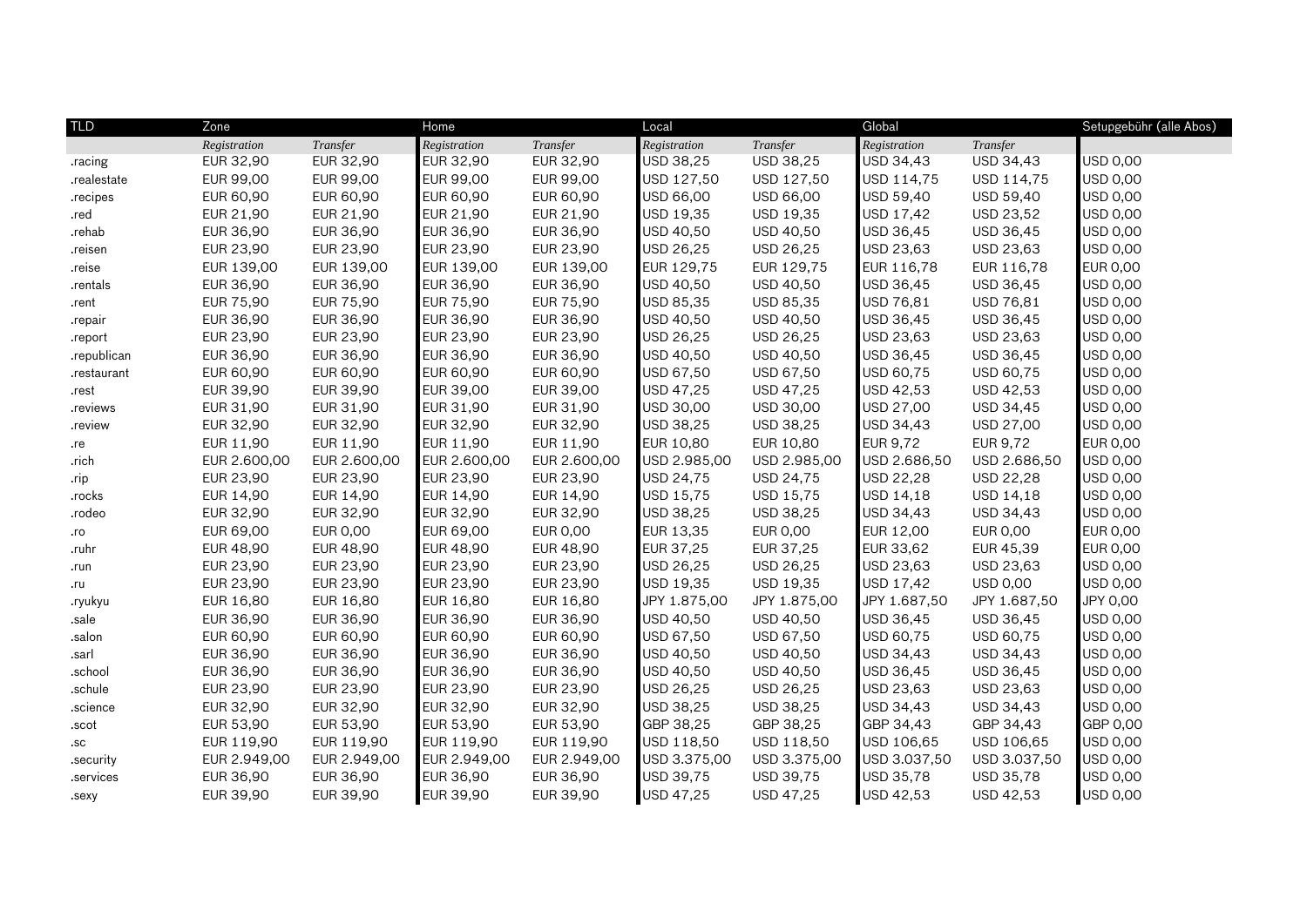| <b>TLD</b> | Zone         |            | Home             |            | Local            |            | Global       |                 | Setupgebühr (alle Abos) |
|------------|--------------|------------|------------------|------------|------------------|------------|--------------|-----------------|-------------------------|
|            | Registration | Transfer   | Registration     | Transfer   | Registration     | Transfer   | Registration | Transfer        |                         |
| .sex       | EUR 109,90   | EUR 109,90 | EUR 109,90       | EUR 109,90 | USD 119,25       | USD 119,25 | USD 107,33   | USD 107,33      | USD 0,00                |
| .se        | EUR 34,90    | EUR 34,90  | EUR 34,90        | EUR 34,90  | SEK 210,00       | SEK 210,00 | SEK 189,00   | <b>SEK 0,00</b> | <b>SEK 0,00</b>         |
| .sg        | EUR 44,90    | EUR 44,90  | <b>EUR 44,90</b> | EUR 44,90  | USD 50,25        | USD 50,25  | USD 45,23    | USD 45,23       | USD 0,00                |
| .shiksha   | EUR 21,90    | EUR 21,90  | <b>EUR 21,90</b> | EUR 21,90  | USD 19,35        | USD 19,35  | USD 17,42    | USD 23,52       | USD 0,00                |
| .shoes     | EUR 60,90    | EUR 60,90  | <b>EUR 60,90</b> | EUR 60,90  | USD 67,50        | USD 67,50  | USD 60,75    | USD 60,75       | USD 0,00                |
| .shopping  | EUR 36,90    | EUR 36,90  | EUR 36,90        | EUR 36,90  | USD 39,75        | USD 39,75  | USD 35,78    | USD 35,78       | USD 0,00                |
| .shop      | EUR 45,90    | EUR 45,90  | EUR 45,90        | EUR 45,90  | USD 42,75        | USD 42,75  | USD 38,48    | USD 38,48       | USD 0,00                |
| .show      | EUR 36,90    | EUR 36,90  | <b>EUR 36,90</b> | EUR 36,90  | USD 40,50        | USD 40,50  | USD 36,45    | USD 36,45       | USD 0,00                |
| .sh        | EUR 89,90    | EUR 89,90  | EUR 89,90        | EUR 89,90  | GBP 34,95        | GBP 34,95  | GBP 31,46    | GBP 31,46       | GBP 0,00                |
| .singles   | EUR 36,90    | EUR 36,90  | EUR 36,90        | EUR 36,90  | USD 39,75        | USD 39,75  | USD 35,78    | USD 35,78       | USD 0,00                |
| .site      | EUR 31,90    | EUR 31,90  | EUR 31,90        | EUR 31,90  | USD 38,25        | USD 38,25  | USD 34,43    | USD 34,43       | USD 0,00                |
| .skin      | EUR 27,90    | EUR 27,90  | <b>EUR 27,90</b> | EUR 27,90  | USD 23,50        | USD 23,50  | USD 21,20    | USD 21,20       | USD 0,00                |
| .ski       | EUR 48,90    | EUR 48,90  | <b>EUR 48,90</b> | EUR 48,90  | <b>EUR 47,25</b> | EUR 47,25  | EUR 42,53    | EUR 42,53       | <b>EUR 0,00</b>         |
| .soccer    | EUR 23,90    | EUR 23,90  | EUR 23,90        | EUR 23,90  | USD 26,25        | USD 26,25  | USD 23,63    | USD 23,63       | USD 0,00                |
| .social    | EUR 36,90    | EUR 36,90  | EUR 36,90        | EUR 36,90  | USD 40,50        | USD 40,50  | USD 36,45    | USD 36,45       | USD 0,00                |
| .software  | EUR 36,90    | EUR 36,90  | <b>EUR 36,90</b> | EUR 36,90  | USD 40,50        | USD 40,50  | USD 36,45    | USD 36,45       | USD 0,00                |
| .solar     | EUR 60,90    | EUR 60,90  | <b>EUR 60,90</b> | EUR 60,90  | USD 67,50        | USD 67,50  | USD 60,75    | USD 60,75       | USD 0,00                |
| .solutions | EUR 23,90    | EUR 23,90  | <b>EUR 23,90</b> | EUR 23,90  | USD 26,25        | USD 26,25  | USD 23,63    | USD 23,63       | USD 0,00                |
| .soy       | EUR 28,90    | EUR 28,90  | <b>EUR 28,90</b> | EUR 28,90  | USD 34,15        | USD 34,15  | USD 30,71    | USD 30,71       | USD 0,00                |
| .space     | EUR 13,50    | EUR 13,50  | <b>EUR 13,50</b> | EUR 13,50  | USD 11,70        | USD 11,70  | USD 10,53    | USD 10,53       | USD 0,00                |
| .sport     | EUR 497,50   | EUR 497,50 | EUR 497,50       | EUR 497,50 | USD 562,50       | USD 562,50 | USD 506,25   | USD 506,25      | USD 0,00                |
| .srl       | EUR 47,90    | EUR 47,90  | EUR 47,90        | EUR 47,90  | USD 50,85        | USD 50,85  | USD 45,77    | USD 45,77       | USD 0,00                |
| .stb.pro   | USD 134,00   | USD 134,00 | USD 134,00       | USD 134,00 | USD 134,00       | USD 134,00 | USD 134,00   | USD 134,00      | USD 0,00                |
| .store     | EUR 65,98    | EUR 65,98  | <b>EUR 65,98</b> | EUR 65,98  | USD 75,75        | USD 75,75  | USD 68,18    | USD 68,18       | USD 0,00                |
| .stream    | EUR 32,90    | EUR 32,90  | <b>EUR 32,90</b> | EUR 32,90  | USD 38,25        | USD 38,25  | USD 34,43    | USD 34,43       | USD 0,00                |
| .studio    | EUR 31,90    | EUR 31,90  | <b>EUR 31,90</b> | EUR 31,90  | USD 30,00        | USD 30,00  | USD 27,00    | USD 27,00       | USD 0,00                |
| .study     | EUR 42,90    | EUR 42,90  | <b>EUR 42,90</b> | EUR 42,90  | USD 46,87        | USD 46,87  | USD 42,19    | USD 42,19       | USD 0,00                |
| .style     | EUR 36,90    | EUR 36,90  | <b>EUR 36,90</b> | EUR 36,90  | USD 40,50        | USD 40,50  | USD 36,45    | USD 36,45       | USD 0,00                |
| .sucks     | EUR 325,90   | EUR 325,90 | EUR 325,90       | EUR 325,90 | USD 358,50       | USD 358,50 | USD 322,65   | USD 322,65      | USD 0,00                |
| supplies   | EUR 23,90    | EUR 23,90  | EUR 23,90        | EUR 23,90  | USD 26,25        | USD 26,25  | USD 23,63    | USD 23,63       | USD 0,00                |
| .supply    | EUR 23,90    | EUR 23,90  | EUR 23,90        | EUR 23,90  | USD 26,25        | USD 26,25  | USD 23,63    | USD 23,63       | USD 0,00                |
| .support   | EUR 23,90    | EUR 23,90  | <b>EUR 23,90</b> | EUR 23,90  | USD 26,25        | USD 26,25  | USD 23,63    | USD 23,63       | USD 0,00                |
| .surf      | EUR 32,90    | EUR 32,90  | <b>EUR 32,90</b> | EUR 32,90  | USD 38,25        | USD 38,25  | USD 34,43    | USD 34,43       | USD 0,00                |
| .surgery   | EUR 60,90    | EUR 60,90  | EUR 60,90        | EUR 60,90  | USD 67,50        | USD 67,50  | USD 60,75    | USD 60,75       | USD 0,00                |
| .swiss     | EUR 115,00   | EUR 115,00 | EUR 115,00       | EUR 115,00 | CHF 120,00       | CHF 120,00 | CHF 120,00   | CHF 120,00      | CHF 0,00                |
| .SX        | EUR 35,90    | EUR 35,90  | <b>EUR 35,90</b> | EUR 35,90  | USD 29,90        | USD 29,90  | USD 27,90    | USD 27,90       | USD 0,00                |
| .sydney    | EUR 63,90    | EUR 63,90  | EUR 63,90        | EUR 63,90  | AUD 93,75        | AUD 93,75  | AUD 84,38    | AUD 84,38       | <b>AUD 0,00</b>         |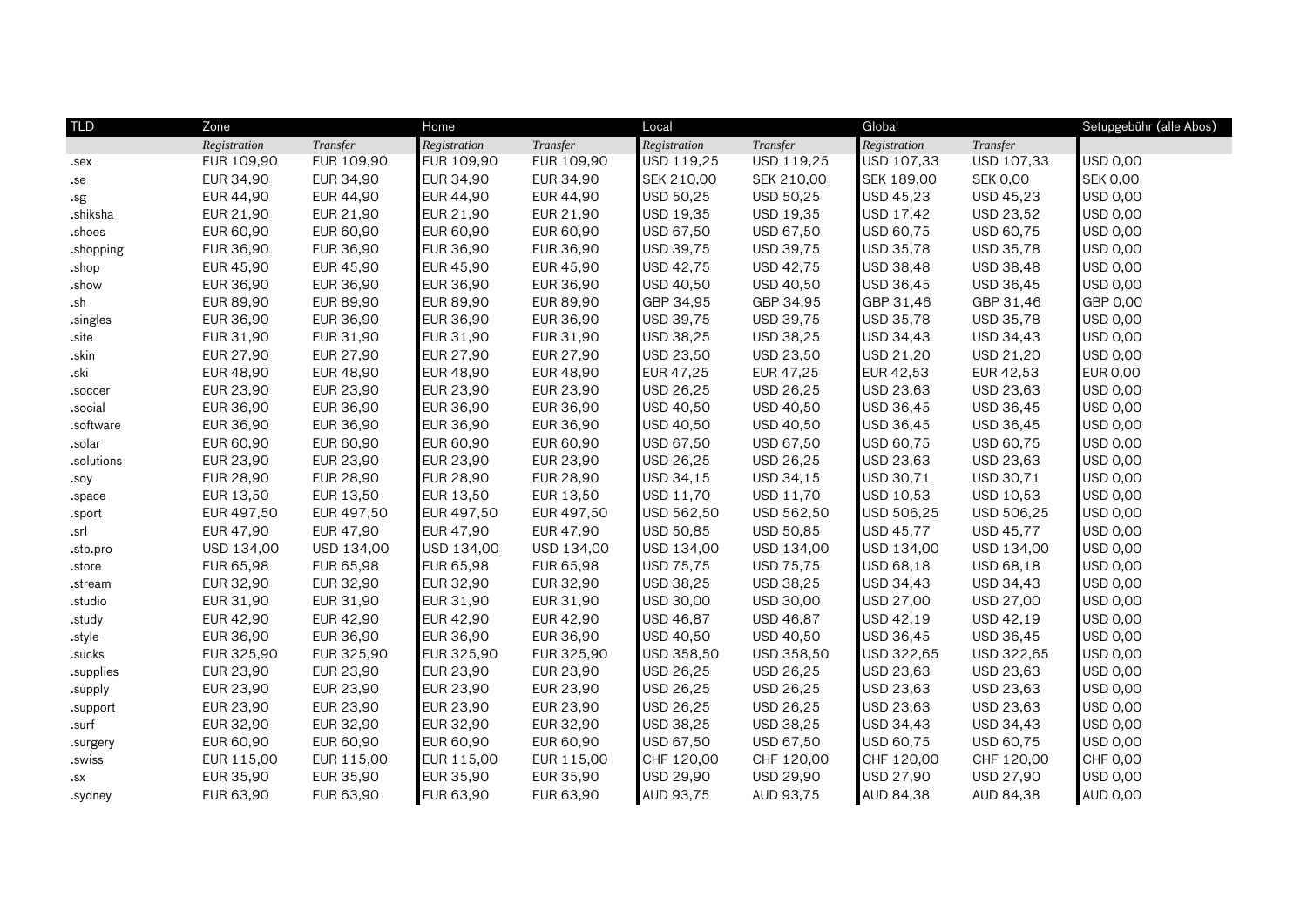| <b>TLD</b>  | Zone         |            |                  | Home       |                  | Local            |                 |                 | Setupgebühr (alle Abos) |  |
|-------------|--------------|------------|------------------|------------|------------------|------------------|-----------------|-----------------|-------------------------|--|
|             | Registration | Transfer   | Registration     | Transfer   | Registration     | Transfer         | Registration    | Transfer        |                         |  |
| .systems    | EUR 23,90    | EUR 23,90  | <b>EUR 23,90</b> | EUR 23,90  | USD 26,25        | USD 26,25        | USD 23,63       | USD 23,63       | USD 0,00                |  |
| taipei      | EUR 23,90    | EUR 23,90  | EUR 23,90        | EUR 23,90  | USD 25,35        | USD 25,35        | USD 22,81       | USD 22,81       | USD 0,00                |  |
| .tattoo     | EUR 46,90    | EUR 46,90  | <b>EUR 46,90</b> | EUR 46,90  | USD 53,25        | USD 53,25        | USD 47,93       | USD 47,93       | USD 0,00                |  |
| taxi.       | EUR 60,90    | EUR 60,90  | <b>EUR 60,90</b> | EUR 60,90  | USD 67,50        | USD 67,50        | USD 60,75       | USD 60,75       | USD 0,00                |  |
| .tax        | EUR 60,90    | EUR 60,90  | <b>EUR 60,90</b> | EUR 60,90  | USD 67,50        | USD 67,50        | USD 60,75       | USD 60,75       | USD 0,00                |  |
| .tc         | EUR 99,90    | EUR 99,90  | <b>EUR 99,90</b> | EUR 99,90  | USD 118,50       | USD 118,50       | USD 106,65      | USD 106,65      | USD 0,00                |  |
| .team       | EUR 36,90    | EUR 36,90  | EUR 36,90        | EUR 36,90  | USD 40,50        | USD 40,50        | USD 36,45       | USD 36,45       | USD 0,00                |  |
| .technology | EUR 23,90    | EUR 23,90  | <b>EUR 23,90</b> | EUR 23,90  | USD 26,25        | USD 26,25        | USD 23,63       | USD 23,63       | USD 0,00                |  |
| .tech       | EUR 59,90    | EUR 59,90  | EUR 59,90        | EUR 59,90  | USD 66,00        | USD 66,00        | USD 59,40       | USD 59,40       | USD 0,00                |  |
| .tel        | EUR 14,90    | EUR 14,90  | <b>EUR 14,90</b> | EUR 14,90  | USD 17,10        | USD 17,10        | USD 15,39       | USD 14,04       | USD 0,00                |  |
| tennis.     | EUR 60,90    | EUR 60,90  | EUR 60,90        | EUR 60,90  | USD 67,50        | USD 67,50        | USD 60,75       | USD 60,75       | USD 0,00                |  |
| .theater    | EUR 60,90    | EUR 60,90  | EUR 60,90        | EUR 60,90  | USD 67,50        | USD 67,50        | USD 60,75       | USD 60,75       | USD 0,00                |  |
| .theatre    | EUR 819,00   | EUR 819,00 | EUR 819,00       | EUR 819,00 | USD 945,00       | USD 945,00       | USD 850,50      | USD 850,50      | USD 0,00                |  |
| tickets     | EUR 531,90   | EUR 531,90 | EUR 531,90       | EUR 531,90 | USD 598,50       | USD 598,50       | USD 538,65      | USD 538,65      | USD 0,00                |  |
| .tienda     | EUR 60,90    | EUR 60,90  | EUR 60,90        | EUR 60,90  | USD 67,50        | USD 67,50        | USD 60,75       | USD 60,75       | USD 0,00                |  |
| tips        | EUR 23,90    | EUR 23,90  | <b>EUR 23,90</b> | EUR 23,90  | USD 26,25        | USD 26,25        | USD 23,63       | USD 23,63       | USD 0,00                |  |
| .tires      | EUR 114,90   | EUR 114,90 | EUR 114,90       | EUR 114,90 | USD 127,50       | USD 127,50       | USD 114,75      | USD 114,75      | USD 0,00                |  |
| .tirol      | EUR 48,00    | EUR 48,00  | <b>EUR 48,00</b> | EUR 31,90  | <b>EUR 43,40</b> | EUR 43,40        | EUR 39,00       | EUR 39,00       | <b>EUR 0,00</b>         |  |
| .tk         | EUR 10,90    | EUR 10,90  | EUR 10,90        | EUR 10,90  | <b>EUR 7,80</b>  | <b>EUR 7,80</b>  | <b>EUR 7,02</b> | EUR 7,02        | <b>EUR 0,00</b>         |  |
| .tl         | EUR 104,90   | EUR 104,90 | EUR 104,90       | EUR 104,90 | AUD 109,60       | AUD 109,60       | USD 102,90      | USD 102,90      | USD 0,00                |  |
| .tm         | EUR 126,90   | EUR 126,90 | EUR 126,90       | EUR 126,90 | USD 122,10       | USD 122,10       | USD 131,49      | <b>USD 0,00</b> | USD 0,00                |  |
| .today      | EUR 23,90    | EUR 23,90  | EUR 23,90        | EUR 23,90  | USD 26,25        | USD 26,25        | USD 23,63       | USD 23,63       | USD 0,00                |  |
| .tokyo      | EUR 16,80    | EUR 16,80  | <b>EUR 16,80</b> | EUR 16,80  | JPY 1.875,00     | JPY 1.875,00     | JPY 1.687,50    | JPY 1.687,50    | JPY 0,00                |  |
| .tools      | EUR 36,90    | EUR 36,90  | <b>EUR 36,90</b> | EUR 36,90  | USD 40,50        | USD 40,50        | USD 36,45       | USD 36,45       | USD 0,00                |  |
| .top        | EUR 24,90    | EUR 24,90  | <b>EUR 24,90</b> | EUR 24,90  | CNY 94,35        | CNY 94,35        | CNY 84,92       | CNY 84,92       | <b>CNY 0,00</b>         |  |
| .tours      | EUR 60,90    | EUR 60,90  | <b>EUR 60,90</b> | EUR 60,90  | USD 67,50        | USD 67,50        | USD 60,75       | USD 60,75       | USD 0,00                |  |
| .town       | EUR 36,90    | EUR 36,90  | EUR 36,90        | EUR 36,90  | USD 40,50        | USD 40,50        | USD 36,45       | USD 36,45       | USD 0,00                |  |
| .toys       | EUR 60,90    | EUR 60,90  | <b>EUR 60,90</b> | EUR 60,90  | USD 67,50        | USD 67,50        | USD 60,75       | USD 60,75       | USD 0,00                |  |
| .to         | EUR 89,00    | EUR 89,00  | EUR 89,00        | EUR 89,00  | USD 88,50        | <b>USD 88,50</b> | USD 79,65       | USD 79,65       | USD 0,00                |  |
| .trade      | EUR 32,90    | EUR 32,90  | <b>EUR 32,90</b> | EUR 32,90  | USD 38,25        | USD 38,25        | USD 34,43       | USD 34,43       | USD 0,00                |  |
| .trading    | EUR 21,90    | EUR 21,90  | EUR 21,90        | EUR 21,90  | USD 22,35        | USD 22,35        | USD 20,12       | USD 20,12       | USD 0,00                |  |
| .training   | EUR 36,90    | EUR 36,90  | EUR 36,90        | EUR 36,90  | USD 40,50        | USD 40,50        | USD 36,45       | USD 36,45       | USD 0,00                |  |
| .travel     | EUR 120,90   | EUR 120,90 | EUR 120,90       | EUR 120,90 | USD 142,50       | USD 142,50       | USD 128,25      | USD 128,25      | USD 0,00                |  |
| .tube       | EUR 32,90    | EUR 32,90  | EUR 32,90        | EUR 32,90  | USD 38,25        | USD 38,25        | USD 34,43       | USD 34,43       | USD 0,00                |  |
| .tv         | EUR 31,90    | EUR 31,90  | EUR 31,90        | EUR 31,90  | USD 33,45        | USD 33,45        | USD 30,11       | USD 30,11       | USD 0,00                |  |
| .tw         | EUR 44,90    | EUR 44,90  | <b>EUR 44,90</b> | EUR 44,90  | USD 34,42        | USD 34,42        | USD 30,98       | USD 30,98       | USD 0,00                |  |
| .uk         | EUR 15,50    | EUR 0,00   | EUR 15,50        | EUR 0,00   | GBP 7,90         | GBP 0,00         | GBP 7,10        | GBP 0,00        | GBP 0,00                |  |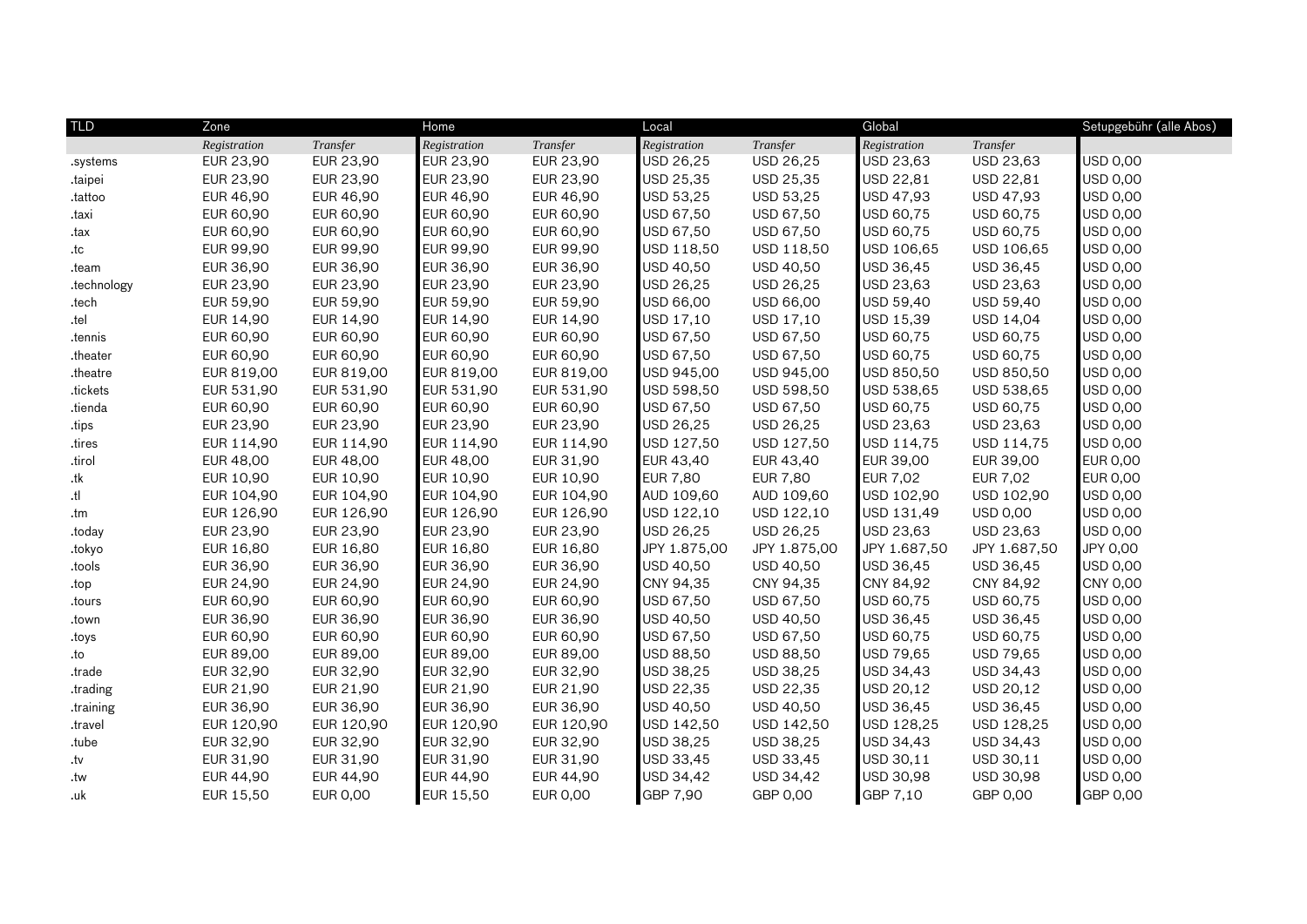| <b>TLD</b>   | Zone         |                 |                  | Home            |              | Local           |              |                 | Setupgebühr (alle Abos) |  |
|--------------|--------------|-----------------|------------------|-----------------|--------------|-----------------|--------------|-----------------|-------------------------|--|
|              | Registration | Transfer        | Registration     | Transfer        | Registration | Transfer        | Registration | Transfer        |                         |  |
| university.  | EUR 60,90    | EUR 60,90       | <b>EUR 60,90</b> | EUR 60,90       | USD 67,50    | USD 67,50       | USD 60,75    | USD 60,75       | USD 0,00                |  |
| uno.         | EUR 19,90    | EUR 19,90       | EUR 19,90        | EUR 19,90       | USD 19,35    | USD 19,35       | USD 17,42    | USD 17,42       | USD 0,00                |  |
| .us          | EUR 10,90    | EUR 10,90       | <b>EUR 10,90</b> | EUR 10,90       | USD 11,70    | USD 11,70       | USD 10,53    | USD 10,53       | USD 0,00                |  |
| vacations.   | EUR 36,90    | EUR 36,90       | EUR 36,90        | EUR 36,90       | USD 40,50    | USD 40,50       | USD 36,45    | USD 36,45       | USD 0,00                |  |
| .vc          | EUR 40,90    | EUR 40,90       | <b>EUR 40,90</b> | EUR 40,90       | USD 40,80    | USD 40,80       | USD 36,72    | USD 36,72       | USD 0,00                |  |
| vegas.       | EUR 74,90    | EUR 74,90       | <b>EUR 74,90</b> | EUR 74,90       | USD 75,75    | USD 75,75       | USD 68,18    | USD 68,18       | USD 0,00                |  |
| .ventures    | EUR 60,90    | EUR 60,90       | EUR 60,90        | EUR 60,90       | USD 67,50    | USD 67,50       | USD 60,75    | USD 60,75       | USD 0,00                |  |
| versicherung | EUR 189,00   | EUR 189,00      | EUR 189,00       | EUR 189,00      | EUR 187,50   | EUR 187,50      | EUR 168,75   | EUR 168,75      | <b>EUR 0,00</b>         |  |
| .vet         | EUR 36,90    | EUR 36,90       | EUR 36,90        | EUR 36,90       | USD 40,50    | USD 40,50       | USD 36,45    | USD 36,45       | USD 0,00                |  |
| .viajes      | EUR 60,90    | EUR 60,90       | <b>EUR 60,90</b> | EUR 60,90       | USD 66,00    | USD 66,00       | USD 59,40    | USD 59,40       | USD 0,00                |  |
| .video       | EUR 31,90    | EUR 31,90       | EUR 31,90        | EUR 31,90       | USD 30,00    | USD 30,00       | USD 27,00    | USD 27,00       | USD 0,00                |  |
| .villas      | EUR 60,90    | EUR 60,90       | EUR 60,90        | EUR 60,90       | USD 67,50    | USD 67,50       | USD 60,75    | USD 60,75       | USD 0,00                |  |
| .vin         | EUR 60,90    | EUR 60,90       | <b>EUR 60,90</b> | EUR 60,90       | USD 67,50    | USD 67,50       | USD 60,75    | USD 60,75       | USD 0,00                |  |
| .vip         | EUR 32,90    | EUR 32,90       | EUR 32,90        | EUR 32,90       | USD 38,25    | USD 38,25       | USD 34,43    | USD 34,43       | USD 0,00                |  |
| vision.      | EUR 36,90    | EUR 36,90       | EUR 36,90        | EUR 36,90       | USD 40,50    | USD 40,50       | USD 36,45    | USD 36,45       | USD 0,00                |  |
| .vlaanderen  | EUR 41,90    | EUR 41,90       | EUR 41,90        | EUR 41,90       | EUR 38,25    | EUR 38,25       | EUR 34,43    | EUR 34,43       | <b>EUR 0,00</b>         |  |
| .vodka       | EUR 32,90    | EUR 32,90       | <b>EUR 32,90</b> | EUR 32,90       | USD 38,25    | USD 38,25       | USD 34,43    | USD 34,43       | USD 0,00                |  |
| .vote        | EUR 83,00    | EUR 83,00       | <b>EUR 83,00</b> | EUR 83,00       | USD 96,75    | USD 96,75       | USD 87,08    | USD 87,08       | USD 0,00                |  |
| .voting      | EUR 69,00    | EUR 69,00       | <b>EUR 69,00</b> | EUR 69,00       | USD 84,75    | USD 84,75       | USD 76,28    | USD 76,28       | USD 0,00                |  |
| .voto        | EUR 86,90    | EUR 86,90       | <b>EUR 86,90</b> | EUR 86,90       | USD 96,75    | USD 96,75       | USD 87,08    | USD 87,08       | USD 0,00                |  |
| .voyage      | EUR 60,90    | EUR 60,90       | <b>EUR 60,90</b> | EUR 60,90       | USD 67,50    | USD 67,50       | USD 60,75    | USD 60,75       | USD 0,00                |  |
| .wales       | EUR 21,90    | EUR 21,90       | EUR 21,90        | EUR 21,90       | GBP 14,25    | GBP 14,25       | GBP 12,82    | GBP 12,82       | GBP 0,00                |  |
| .wang        | EUR 21,90    | EUR 21,90       | EUR 21,90        | EUR 21,90       | USD 13,43    | USD 13,43       | USD 12,08    | USD 12,08       | USD 0,00                |  |
| .watch       | EUR 36,90    | EUR 36,90       | <b>EUR 36,90</b> | EUR 36,90       | USD 40,50    | USD 40,50       | USD 36,45    | USD 36,45       | USD 0,00                |  |
| .webcam      | EUR 32,90    | EUR 32,90       | <b>EUR 32,90</b> | EUR 32,90       | USD 38,25    | USD 38,25       | USD 34,43    | USD 34,43       | USD 0,00                |  |
| .website     | EUR 29,00    | EUR 29,00       | <b>EUR 29,00</b> | EUR 29,00       | USD 28,80    | USD 28,80       | USD 25,92    | USD 25,92       | USD 0,00                |  |
| .wedding     | EUR 32,90    | EUR 32,90       | EUR 32,90        | EUR 32,90       | USD 38,25    | USD 38,25       | USD 34,43    | USD 34,43       | USD 0,00                |  |
| wien.        | EUR 39,00    | EUR 39,00       | <b>EUR 39,00</b> | EUR 39,00       | EUR 33,75    | EUR 33,75       | EUR 30,38    | EUR 30,38       | <b>EUR 0,00</b>         |  |
| .wiki        | EUR 32,90    | EUR 32,90       | EUR 32,90        | EUR 32,90       | USD 38,25    | USD 38,25       | USD 34,43    | USD 46,48       | USD 0,00                |  |
| .wine        | EUR 60,90    | EUR 60,90       | EUR 60,90        | EUR 60,90       | USD 67,50    | USD 67,50       | USD 60,75    | USD 60,75       | USD 0,00                |  |
| .win         | EUR 32,90    | EUR 32,90       | EUR 32,90        | EUR 32,90       | USD 38,25    | USD 38,25       | USD 34,43    | USD 34,43       | USD 0,00                |  |
| .works       | EUR 36,90    | EUR 36,90       | <b>EUR 36,90</b> | EUR 36,90       | USD 40,50    | USD 40,50       | USD 36,45    | USD 36,45       | USD 0,00                |  |
| .work        | EUR 8,90     | <b>EUR 8,90</b> | <b>EUR 8,90</b>  | <b>EUR 8,90</b> | USD 8,85     | <b>USD 8,85</b> | USD 7,97     | <b>USD 7,97</b> | USD 0,00                |  |
| .world       | EUR 36,90    | EUR 36,90       | EUR 36,90        | EUR 36,90       | USD 39,75    | USD 39,75       | USD 35,78    | USD 35,78       | USD 0,00                |  |
| .ws          | EUR 27,90    | EUR 27,90       | <b>EUR 27,90</b> | EUR 27,90       | CHF 32,85    | CHF 32,85       | USD 29,57    | USD 29,57       | USD-10,00               |  |
| .wtf         | EUR 36,90    | EUR 36,90       | <b>EUR 36,90</b> | EUR 36,90       | USD 40,50    | USD 40,50       | USD 36,45    | USD 36,45       | USD 0,00                |  |
| .XXX         | EUR 104,90   | EUR 104,90      | EUR 104,90       | EUR 104,90      | USD 120,15   | USD 120,15      | USD 108,35   | USD 108,35      | <b>USD 0,00</b>         |  |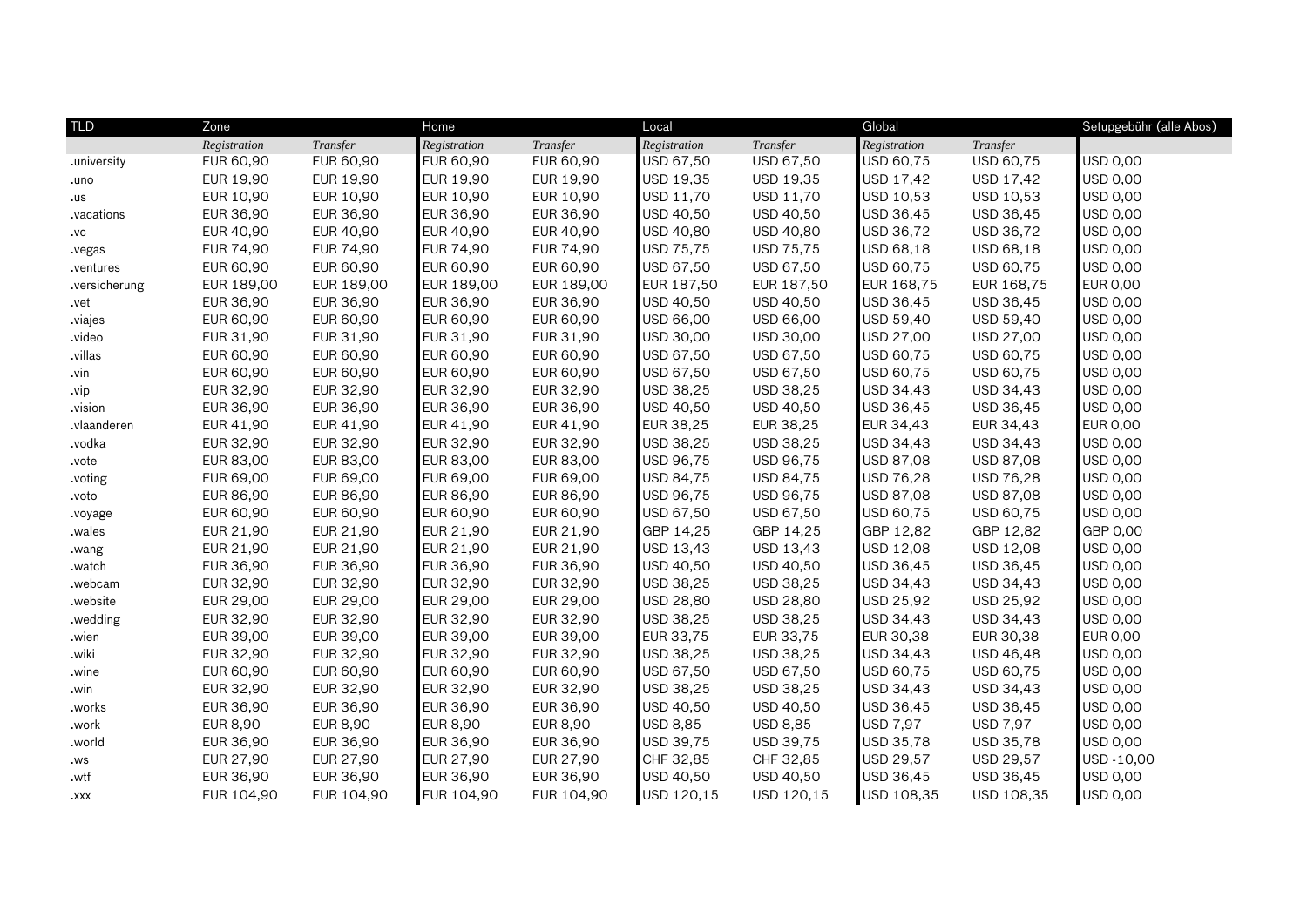| <b>TLD</b> | Zone         |           | Home             |           | Local                               |              | Global       |                 | Setupgebühr (alle Abos) |  |
|------------|--------------|-----------|------------------|-----------|-------------------------------------|--------------|--------------|-----------------|-------------------------|--|
|            | Registration | Transfer  | Registration     | Transfer  | Registration                        | Transfer     | Registration | Transfer        |                         |  |
| .xyz       | EUR 16,50    | EUR 16,50 | <b>EUR 16,50</b> | EUR 16,50 | $\overline{\phantom{1}0}$ USD 15,45 | USD 15,45    | USD 13,91    | USD 18,78       | USD 0,00                |  |
| yoga.      | EUR 32,90    | EUR 32,90 | <b>EUR 32,90</b> | EUR 32,90 | USD 38.25                           | USD 38,25    | USD 34,43    | USD 34,43       | USD 0,00                |  |
| .yokohama  | EUR 16,80    | EUR 16,80 | <b>EUR 26,80</b> | EUR 16,80 | JPY 1.875,00                        | JPY 1.875,00 | JPY 1.687,50 | JPY 1.687,50    | JPY 0,00                |  |
| .za.com    | EUR 69,00    | EUR 0,00  | <b>EUR 69,00</b> | EUR 0,00  | CHF 69,00                           | CHF 0,00     | USD 46,04    | <b>USD 0,00</b> | USD 0,00                |  |
| .zone      | EUR 36,90    | EUR 36,90 | <b>EUR 36,90</b> | EUR 36,90 | $\overline{\phantom{1}}$ USD 40,50  | USD 40,50    | USD 36,45    | USD 36,45       | USD 0,00                |  |
| .zuerich   | EUR 89,90    | EUR 89,90 | <b>EUR 89,90</b> | EUR 89,90 | CHF 86,95                           | CHF 86,95    | CHF 85,45    | CHF 85,45       | CHF 0,00                |  |
|            |              |           |                  |           |                                     |              |              |                 |                         |  |